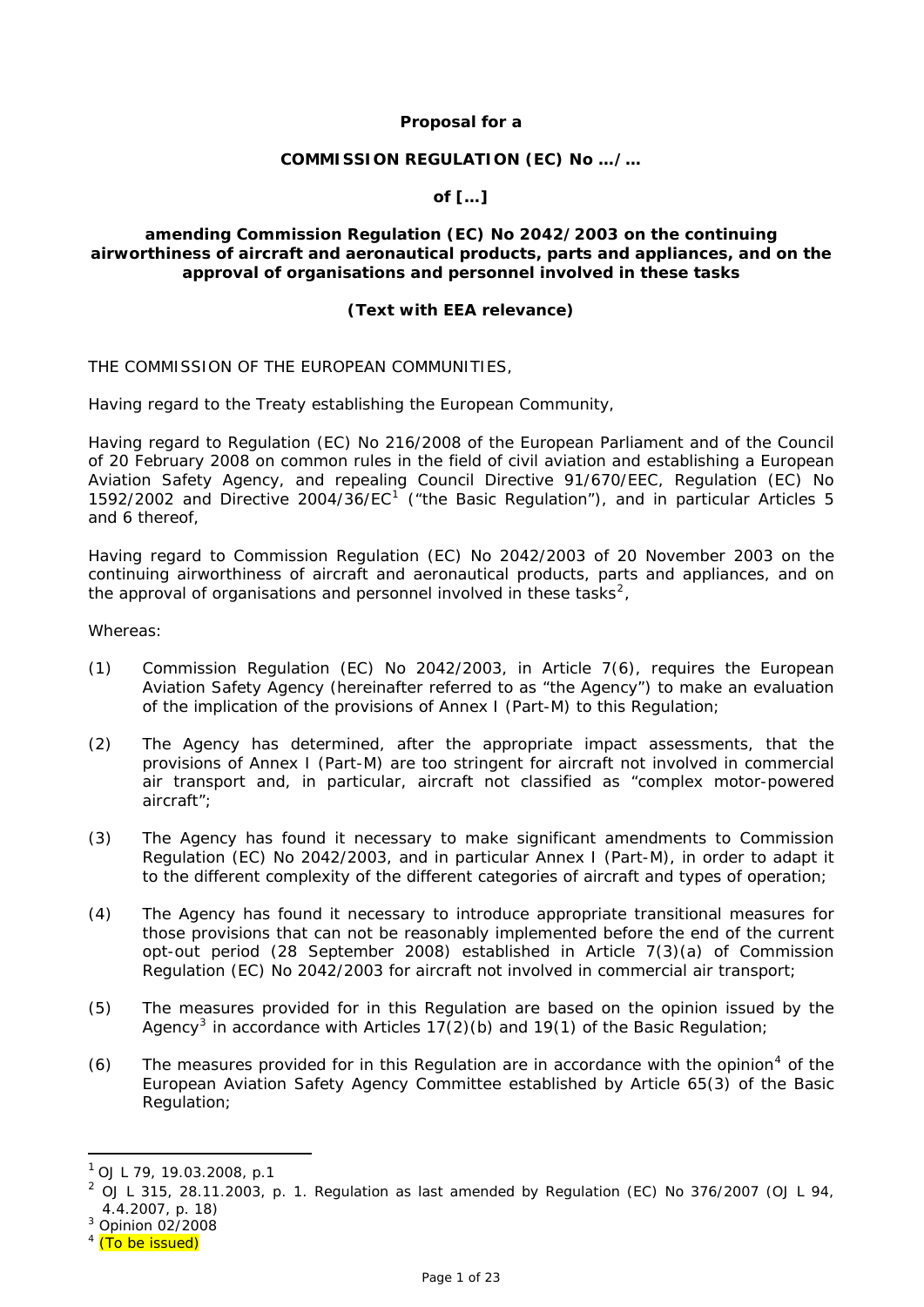(7) The Commission Regulation (EC) No 2042/2003 should therefore be amended accordingly;

HAS ADOPTED THIS REGULATION:

#### *Article 1*

Commission Regulation (EC) 2042/2003 is hereby amended as follows:

- 1) In Article 2, the following points (k) and (l) are added:
	- (k) 'ELA1 aircraft' means any of the following aircraft (ELA meaning "European Light Aircraft"):
		- an aeroplane, sailplane or powered sailplane with a Maximum Take-off Mass (MTOM) less than 1000 kg that is not classified as complex motorpowered aircraft.
		- a balloon with a maximum design lifting gas or hot air volume of not more than:
			- $\circ$  3400 m<sup>3</sup> for hot-air balloons
			- $\circ$  1050 m<sup>3</sup> for gas balloons
			- o 300 m<sup>3</sup> for tethered gas balloons
		- an airship designed for not more than two occupants and a maximum design lifting gas or hot-air volume of not more than:
			- $\sigma$  2500 m<sup>3</sup> for hot-air airships
			- $\circ$  1000 m<sup>3</sup> for gas airships
	- (l) 'LSA aircraft' means any aeroplane with (LSA meaning "Light Sport Aeroplane"):
		- a Maximum Take-off Mass (MTOM) of not more than 600 kg, and
			- a maximum stalling speed in the landing configuration (VS0) of not more than 45 knots Calibrated Airspeed (CAS) at the aircraft's maximum certificated takeoff mass and most critical centre of gravity, and
		- a maximum seating capacity of no more than two persons, including the pilot, and
		- a single, non-turbine engine fitted with a propeller, and
		- a non-pressurised cabin.
- 2) In Article 3, the following points 4, 5 and 6 are added:
	- 4. By derogation from M.A.201(e), M.A.201(i)1, M.A.901 and M.A.904(a)2, for aircraft not used in commercial air transport other than large aircraft, and only until 28 September 2009, continuing airworthiness management tasks, airworthiness reviews and issuance and extension of airworthiness review certificates may be performed by a continuing airworthiness management organisation appropriately approved in accordance with the Member State requirements.
	- 5. By derogation from M.A.901, for aircraft not used in commercial air transport, any airworthiness review certificate or equivalent document issued in accordance with the Member State requirements and valid on 28 September 2008 shall be valid until its expiration date or until 28 September 2009, whichever comes first.

After the expiration of its validity, the competent authority or a continuing airworthiness management organisation appropriately approved under the Member State requirements may further re-issue or extend one time the airworthiness review certificate or equivalent document for one year, if allowed by the Member State requirements.

Upon further expiration, the competent authority may further re-issue or extend one more time the airworthiness review certificate or equivalent document for one year, if allowed by the Member State requirements.

No further re-issuance or extension is allowed.

By derogation from M.A.903(b), when transferring within the EU an aircraft not used in commercial air transport, the Member State in which the aircraft will be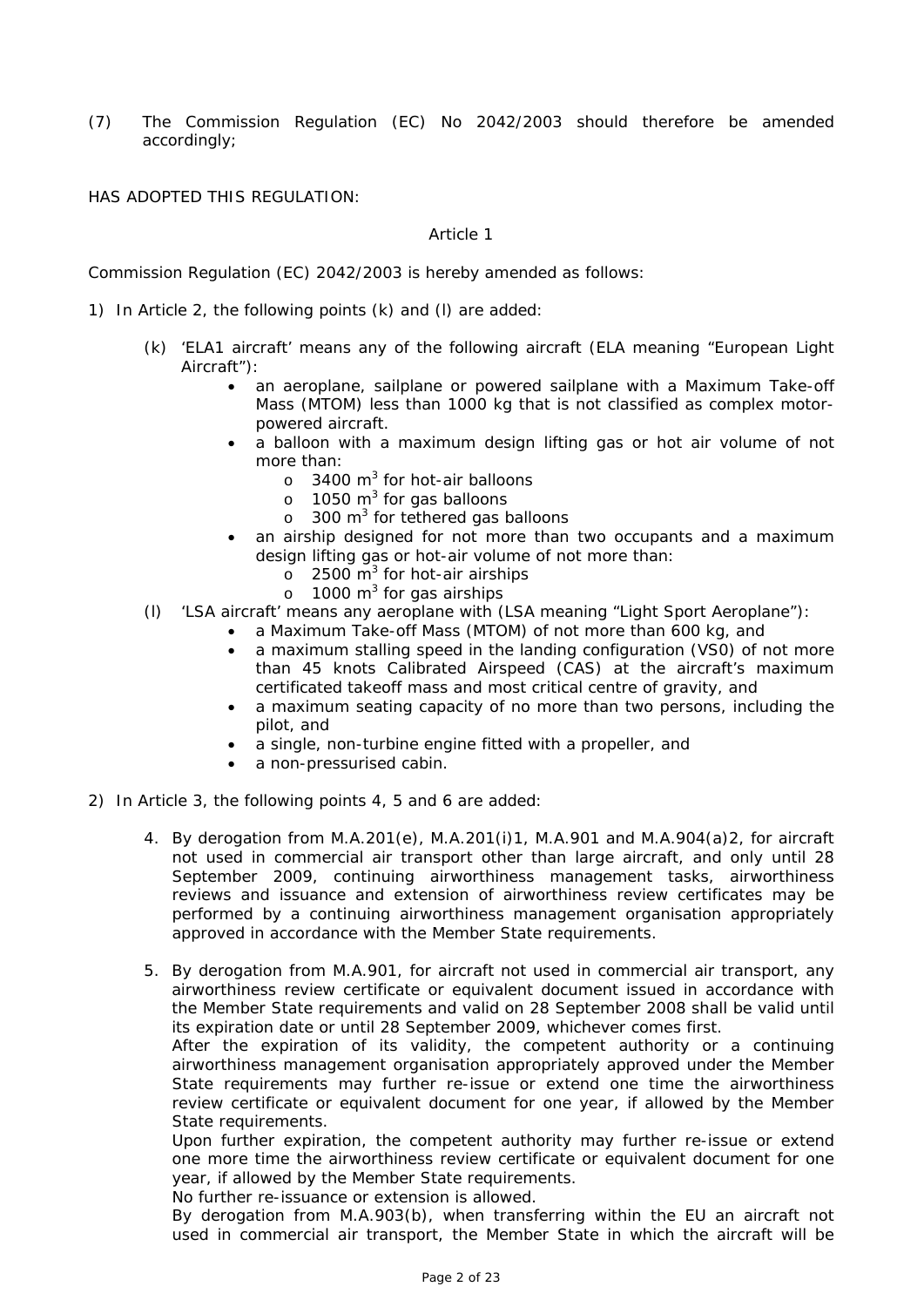registered may not accept the former airworthiness review certificate or equivalent document when it has been issued in accordance with the derogation from M.A.901 indicated above. In such a case, a new airworthiness review certificate shall be issued in accordance with M.A.904.

6. By derogation from M.A.302(b) through (e), for aircraft not involved in commercial air transport other than large aircraft, and only until 28 September 2009, the following documents are also deemed as approved maintenance programmes when they comply with the relevant Member State requirements:

1. A maintenance programme approved or accepted by the competent authority, or

2. A recommended schedule issued by the Type Certificate holder, or

3. A maintenance programme issued by the competent authority.

These documents shall be supplemented by the corresponding M.A.803 Pilot-owner maintenance tasks.

- 3) In Article 4, the following point 4 is added:
	- 4. By derogation from M.A.201(i)2, M.A.502 and M.A.801(b)1, for aircraft not involved in commercial air transport other than large aircraft, and only until 28 September 2009, maintenance and release to service of aircraft and components may be performed by a maintenance organisation appropriately approved in accordance with the Member State requirements. Certificates of release to service and authorised release certificates issued on or before 28 September 2009 by a maintenance organisation approved under the Member State requirements shall be deemed equivalent to those required under

M.A.801 and M.A.802, as applicable.

- 4) Point 1 of Article 5 is replaced by the following:
	- 1. Certifying staff shall be qualified in accordance with the provisions of Annex III, except as provided for in M.A.606(h), M.A.607(b), M.A.801(d) and M.A.803 of Annex I and in 145.A.30(j) of Annex II and Appendix IV to Annex II. In addition, for aircraft not involved in commercial air transport other than large aircraft, certifying staff may be qualified in accordance with the relevant Member State requirements until 28 September 2009.
- 5) Point 3(a) of Article 7 is replaced by the following:
	- 3(a) the provisions of Annex I to aircraft not involved in commercial air transport, until 28 September 2008, except for:
		- M.A.201(f) as applicable to large aircraft used by a third country operator, until 28 September 2009,
		- M.A.201(i) paragraphs 1 and 2, until 28 September 2009;

## *Article 2*

Annex I (Part-M) of Commission Regulation (EC) 2042/2003 is hereby amended as follows:

- 1) In M.1, the following point 4(iii) is added:
	- 4(iii) By derogation from paragraph 4(i), when an aircraft not used in commercial air transport is managed by an M.A. Subpart G organisation not subject to the oversight of the Member State of registry, and only if agreed with the Member State of registry prior to the approval of the maintenance programme:
		- the authority designated by the Member State responsible for the oversight of the M.A. Subpart G organisation, or
		- the Agency if the M.A. Subpart G organisation is located in a third country.
- 2) Point (e) of M.A.201 is replaced by the following: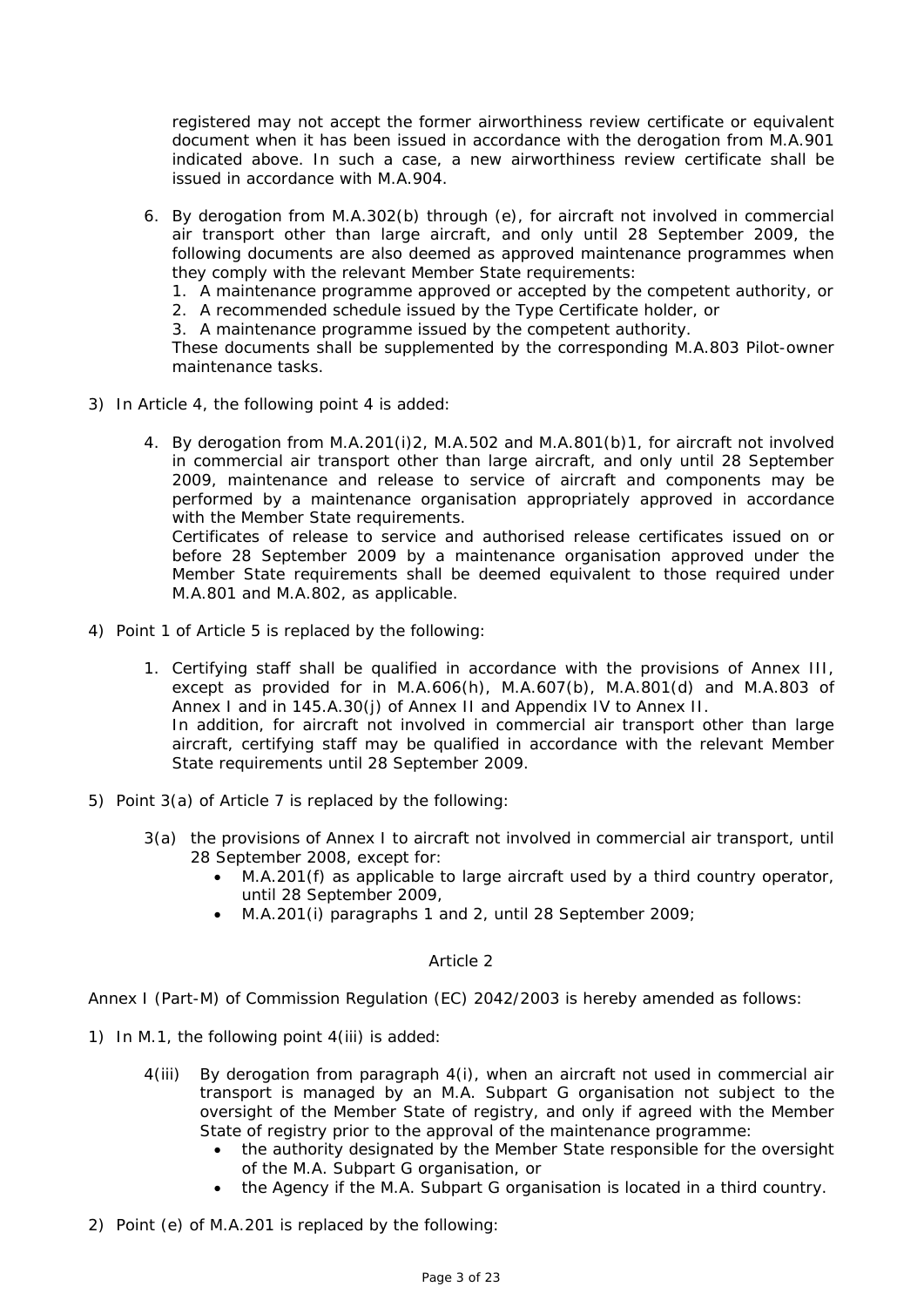(e) In order to satisfy the responsibilities of paragraph (a) the owner of an aircraft may contract the tasks associated with continuing airworthiness to an approved continuing airworthiness management organisation as specified in M.A. Subpart G in accordance with Appendix I. In this case, the continuing airworthiness management organisation assumes responsibility for the proper accomplishment of these tasks. An owner who decides to manage the continuing airworthiness of the aircraft under its own responsibility, without a contract in accordance with Appendix I, may nevertheless make a limited contract with an M.A. Subpart G organisation for the development of the maintenance programme and, if the organisation holds the appropriate approved procedures, its approval through an indirect approval procedure as described in M.A.302(c).

This limited contract transfers the responsibility for the development and approval of the maintenance programme to the contracted M.A. Subpart G organisation.

- 3) In point (i) of M.A.201, "its operational activities" is replaced by "commercial operations".
- 4) In point (a) of M.A.202, "shall report to the State of Registry" is replaced by "shall report to the competent authority of the State of Registry".
- 5) M.A.302 is replaced by the following:

## **M.A.302 Maintenance programme**

- (a) The maintenance of the aircraft shall be organized in accordance with a maintenance programme.
- (b) The maintenance programme and any subsequent amendments shall be approved by the competent authority defined in M.1, paragraph 4.
- (c) When the aircraft continuing airworthiness is managed by an M.A. Subpart G organisation the maintenance programme and its amendments may be approved through an approval procedure (hereinafter called "indirect approval procedure"). This procedure shall be established by the M.A. Subpart G organisation, included in the Continuing Airworthiness Management Exposition, and approved by the competent authority responsible for that M.A. Subpart G organisation.

The M.A. Subpart G organisation shall not use the indirect approval procedure when this organisation is not under the oversight of the Member State of Registry, unless an agreement exists in accordance with M.1, paragraph 4(ii) or 4(iii), as applicable, transfering the responsibility for the approval of the maintenance programme to the Member State of the M.A. Subpart G organisation.

- (d) The maintenance programme must establish compliance with:
	- 1. instructions for continuing airworthiness issued by the type certificate and supplementary type certificate holders and any other organisation that publishes such data in accordance with Part-21, or
	- 2. instructions issued by the competent authority, if they differ from subparagraph 1 or in the absence of specific recommendations.

The owner or the operator may propose to the competent authority alternate and/or additional instructions to those defined in paragraphs 1 and 2. These alternate and/or additional instructions may be included in the maintenance programme once they have been approved in accordance with  $M.A.302(b)$  or  $M.A.302(c)$ .

- (e) The maintenance programme shall contain details, including frequency, of all maintenance to be carried out, including any specific tasks linked to specific operations.
- (f) For large aircraft, when the maintenance programme is based on:
	- 1. Maintenance Steering Group logic, or,
	- 2. mainly on condition monitoring

the programme must include a reliability programme.

(g) The maintenance programme must be subject to periodic reviews and amended when necessary. The reviews will ensure that the programme continues to be valid in light of operating experience whilst taking into account new and/or modified maintenance instructions promulgated by the type certificate and supplementary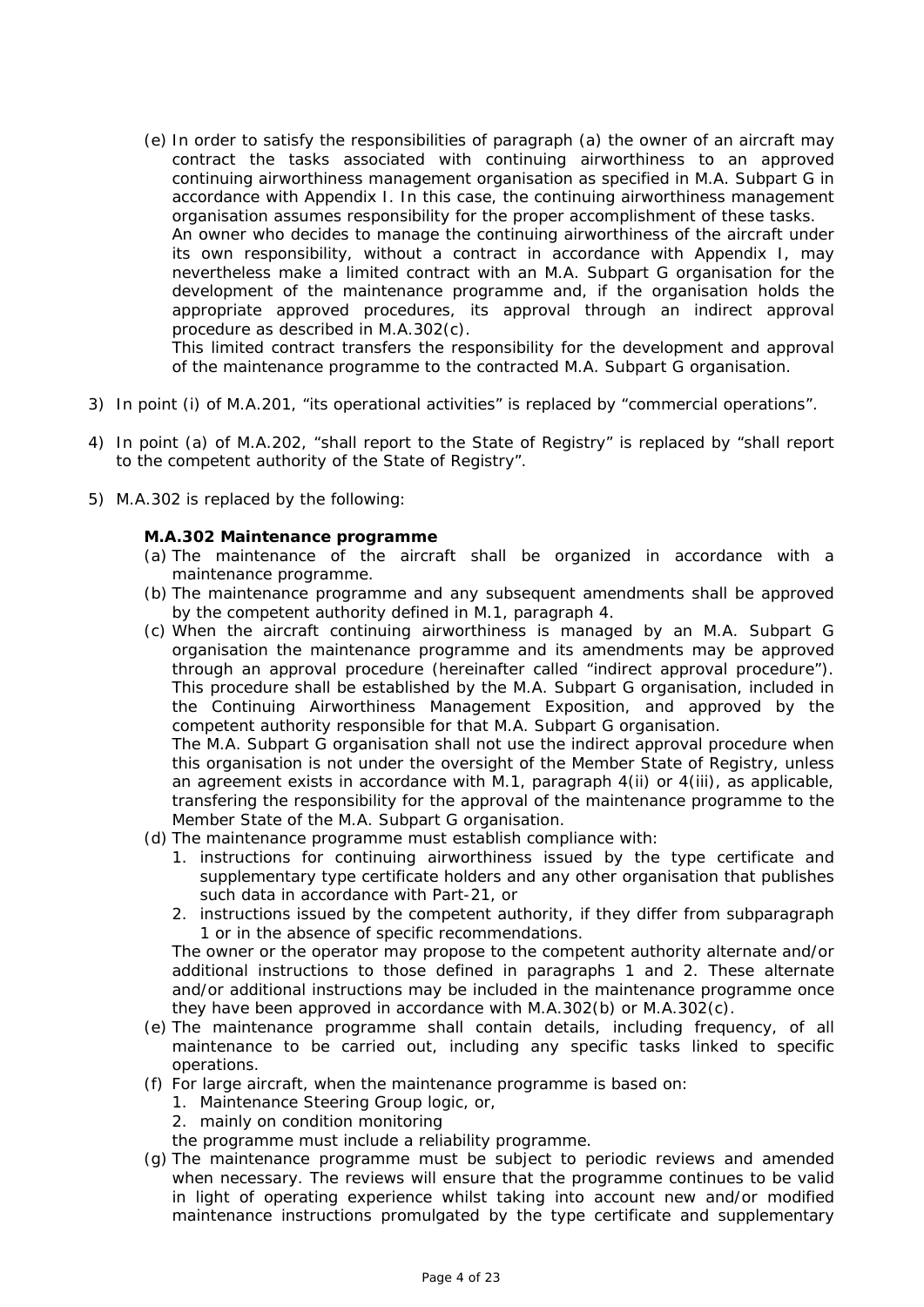type certificate holders and any other organisation that publishes such data in accordance with Part-21.

- (h) The maintenance programme must reflect applicable mandatory regulatory requirements addressed in documents issued by the holder of the type certificate, restricted type-certificate, supplemental type-certificate, major repair design approval, ETSO authorisation or any other relevant approval deemed to have been issued under Commission Regulation 1702/2003 to comply with the requirements for issuance of instructions for continued airworthiness in Part-21.
- 6) Point (b) of M.A.305 is replaced by the following:
	- (b) The aircraft continuing airworthiness records shall consist of, as appropriate, an aircraft logbook, engine logbook(s) or engine module log cards, propeller logbook(s) and log cards for any service life limited component and, when required by M.A.306 for commercial air transport or by the Member State for commercial operations other than commercial air transport, the operator's technical log.
- 7) In point (b) of M.A.401, the word "and" is added at the end of items 1, 2 and 3.
- 8) In point (b) of M.A.403, "according to M.A.801(b)1, M.A.801(b)2 or Part-145" is replaced by "according to M.A.801(b)1, M.A.801(b)2, M.A.801(c), M.A.801(d) or Part-145".
- 9) In point (a) of M.A.501, "specified in Part-145 and Subpart F" is replaced by "specified in Part-21, Part-145 or M.A. Subpart F".
- 10) M.A.502 is replaced by the following:

#### **M.A.502 Component maintenance**

- (a) The maintenance of components shall be performed by appropriately approved M.A. Subpart F or Part-145 maintenance organisations.
- (b) By derogation from M.A.502(a), maintenance on a component in accordance with aircraft maintenance data or, if specifically agreed by the competent authority, in accordance with component maintenance data, may be performed by an A rated M.A. Subpart F or Part-145 organisation as well as by M.A.801(b)2 certifying staff only whilst such components are fitted to the aircraft. Nevertheless, such A rated M.A. Subpart F or Part-145 organisation or M.A.801(b)2 certifying staff may temporarily remove this component for maintenance, in order to improve access to the component, except when such removal generates the need for additional maintenance not eligible for the provisions of this subparagraph. Component maintenance performed in accordance with this subparagraph is not eligible for the issuance of an EASA Form 1 and shall be subject to the aircraft release requirements under M.A.801.
- (c) By derogation from M.A.502(a), maintenance on an engine/APU component in accordance with engine/APU maintenance data or, if specifically agreed by the competent authority, in accordance with component maintenance data, may be performed by a B rated M.A. Subpart F or Part-145 organisation only whilst such components are fitted to the engine/APU. Nevertheless, such B rated M.A. Subpart F or Part-145 organisation may temporarily remove this component for maintenance, in order to improve access to the component, except when such removal generates the need for additional maintenance not eligible for the provisions of this subparagraph.
- (d) By derogation from M.A.502(a), maintenance on a component while installed or temporarily removed from an ELA1 aircraft not used in commercial air transport, and performed in accordance with component maintenance data, may be performed by M.A.801(b)2 certifying staff except for:
	- 1. overhaul of components other than engines and propellers.
	- 2. overhaul of engines and propellers for aircraft other than CS-VLA, CS-22 and LSA.
	- 3. overhaul of engines and propellers on CS-VLA, CS-22 and LSA aircraft and component complex maintenance tasks listed in Appendix VII, unless the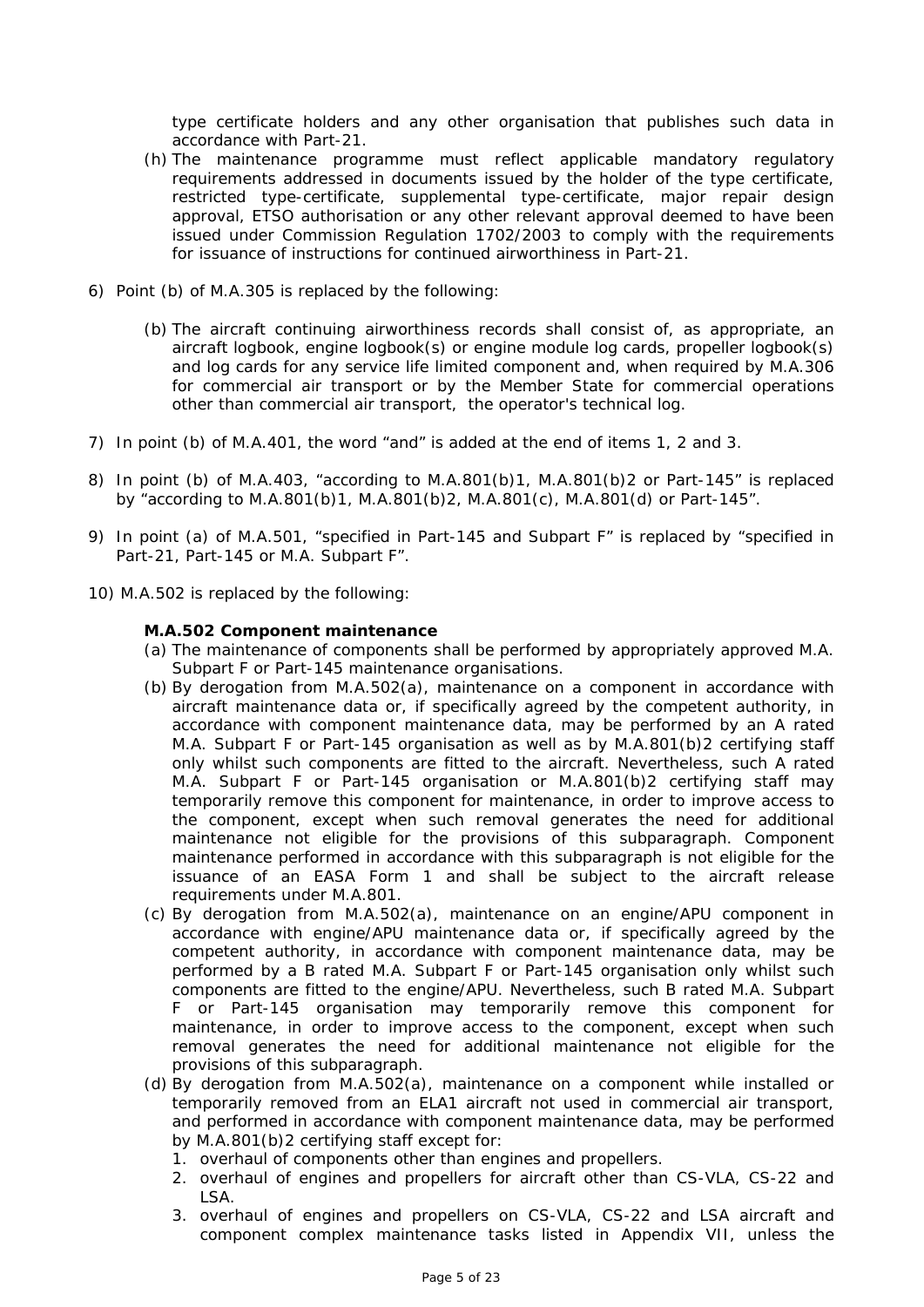aircraft owner has agreed a programme of work with the competent authority prior to commencement of these tasks and the competent authority is satisfied that the M.A.801(b)2 certifying staff holds appropriate qualifications and recent experience, the applicable component maintenance data, tools, equipment and materials and has access to proper facilities.

Component maintenance performed in accordance with this paragraph M.A.502(d) is not eligible for the issuance of an EASA Form 1 and shall be subject to the aircraft release requirements under M.A.801.

11) M.A.503 is replaced by the following:

#### **M.A.503 Service life limited components**

Installed service life limited components shall not exceed the approved service life limit as specified in the approved maintenance programme and airworthiness directives, except as provided by M.A.504(c).

- 12) Point (b) of M.A.504 is replaced by the following:
	- (b) Unserviceable components shall be identified and stored in a secure location under the control of an approved maintenance organisation until a decision is made on the future status of such component. Nevertheless, for aircraft not used in commercial air transport, other than large aircraft, the person or organisation that declared the component unserviceable may transfer its custody, after identifying it as unserviceable, to the aircraft owner provided that such transfer is reflected in the aircraft/engine/component log book.
- 13) In M.A.601, "not listed in M.A.201(f) and (g)" is replaced by "not listed in M.A.201(g)".
- 14) Point (a)5 of M.A.604 is replaced by the following:
	- (a)5. a list of certifying staff with their scope of approval, and;
- 15) In M.A.606, the following point (h) is added:
	- (h) By derogation from paragraph (g), the organisation may use certifying staff qualified in accordance with the following provisions when providing maintenance support to operators involved in commercial operations:
		- 1. For a repetitive pre-flight airworthiness directive which specifically states that the flight crew may carry out such airworthiness directive, the organisation may issue a limited certifying staff authorisation to the aircraft commander on the basis of the flight crew licence held. However, the organisation shall ensure that sufficient practical training has been carried out to ensure that such aircraft commander can accomplish the airworthiness directive to the required standard.
		- 2. In the case of aircraft operating away from a supported location the organisation may issue a limited certifying staff authorisation to the aircraft commander on the basis of the flight crew licence. However, the organisation shall ensure that sufficient practical training has been carried out to ensure that such aircraft commander can accomplish the task to the required standard. The provisions of this paragraph shall be detailed in an exposition procedure.
- 16) Point (a)1 of M.A.607 is replaced by the following:
	- (a)1. that certifying staff can demonstrate that they meet the requirements of 66.A.20(b), except when Part-66 refers to Member State regulation, in which case they shall meet the requirements of such regulation, and,
- 17) Point (c) of M.A.607 is replaced by the following: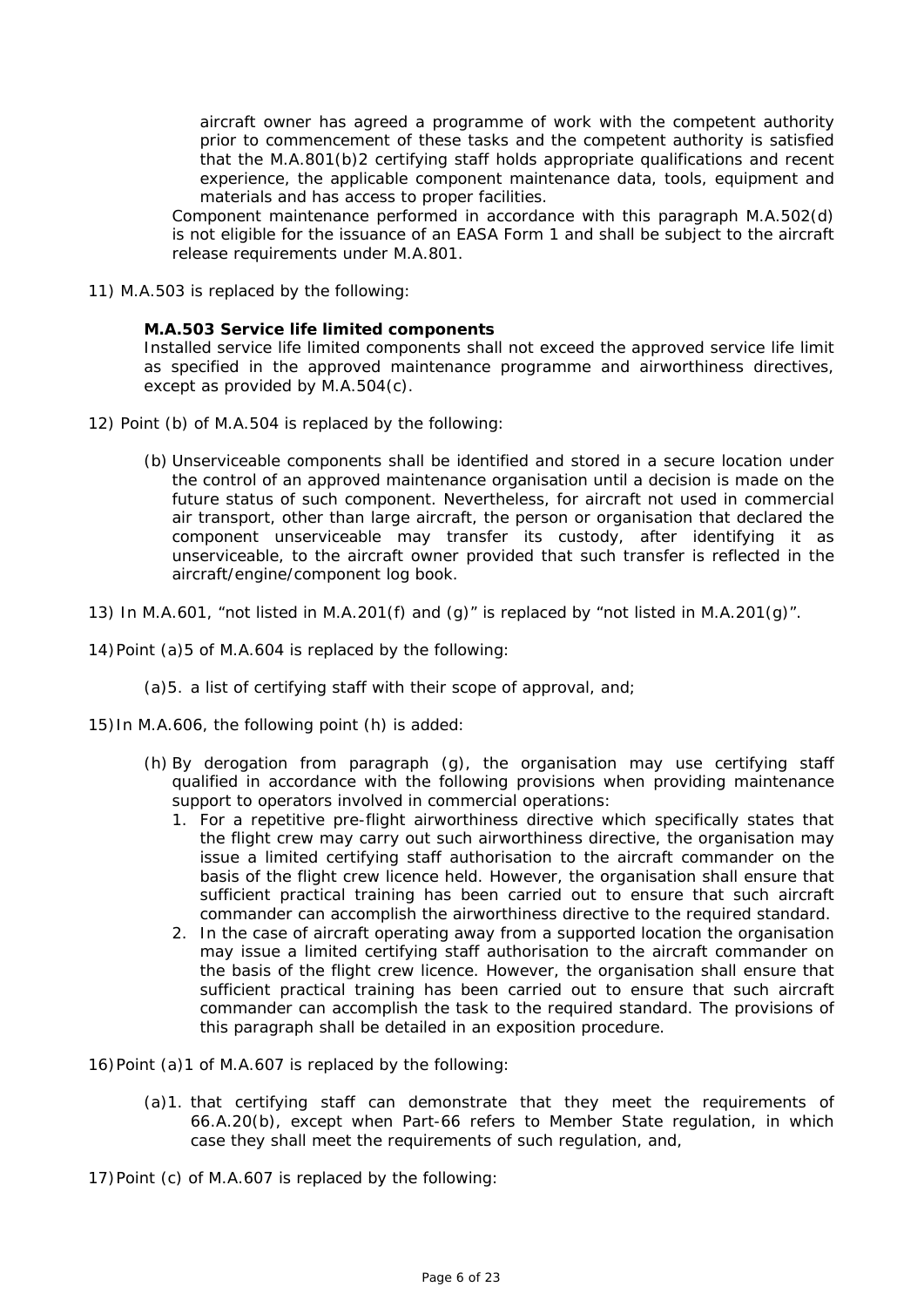- (c) The approved maintenance organisation shall record all details concerning certifying staff and maintain a current list of all certifying staff, including their scope of approval.
- 18) Point (a)1 of M.A.608 is replaced by the following:
	- (a)1. hold the equipment and tools specified in the maintenance data described in M.A.609 or verified equivalents as listed in the maintenance organisation manual as necessary for day-to-day maintenance within the scope of the approval; and,
- 19) In M.A.610, "customer" is replaced by "organisation requesting maintenance".
- 20) Point (a) of M.A.613 is replaced by the following:
	- (a) At the completion of all required component maintenance in accordance with this Subpart a component certificate of release to service shall be issued according to M.A.802. EASA Form 1 shall be issued except for those components maintained in accordance with M.A.502(b) and M.A.502(d) and components fabricated in accordance with M.A.603(b).
- 21) M.A.615 is replaced by the following:

## **M.A.615 Privileges of the organisation**

The organisation may:

- 1. Maintain any aircraft and/or component for which it is approved at the locations specified in the approval certificate and in the manual.
- 2. Arrange for the performance of specialized services at another organisation appropriately qualified and under the control of the M.A. Subpart F organisation in accordance with procedures described in its Maintenance Organisation Manual as directly approved by the competent authority. This refers to work carried out by a specialised service organisation not appropriately approved itself under M.A. Subpart F or Part-145 to carry out such tasks.
- 3. Maintain any aircraft and/or component for which it is approved at any location subject to the need of such maintenance arising either from the unserviceability of the aircraft or from the necessity of supporting occasional maintenance, subject to the conditions specified in the exposition.
- 4. Issue certificates of release to service on completion of maintenance, in accordance with M.A.612 or M.A.613.
- 22) Point (a) of M.A.703 is replaced by the following:
	- (a) The grant of approval is indicated by the issue of the certificate included in Appendix VI by the competent authority. The M.A.704 approved continuing airworthiness management exposition must specify the scope of work deemed to constitute approval, including reference to:
		- 1. The approved maintenance programme, or
		- 2. In the case of aircraft not involved in commercial air transport, the "baseline" and/or "generic" maintenance programmes described in M.A.709.
- 23) Point (a)3 of M.A.704 is replaced by the following:
	- (a)3. the title(s) and name(s) of person(s) referred to in M.A.706(a) and M.A.706(c), identifying, if applicable, which M.A.706(c) persons have authority to extend an airworthiness review certificate in accordance with M.A.711(a)4 and M.A.901(f), and;
- 24) Point (c) of M.A.706 is replaced by the following: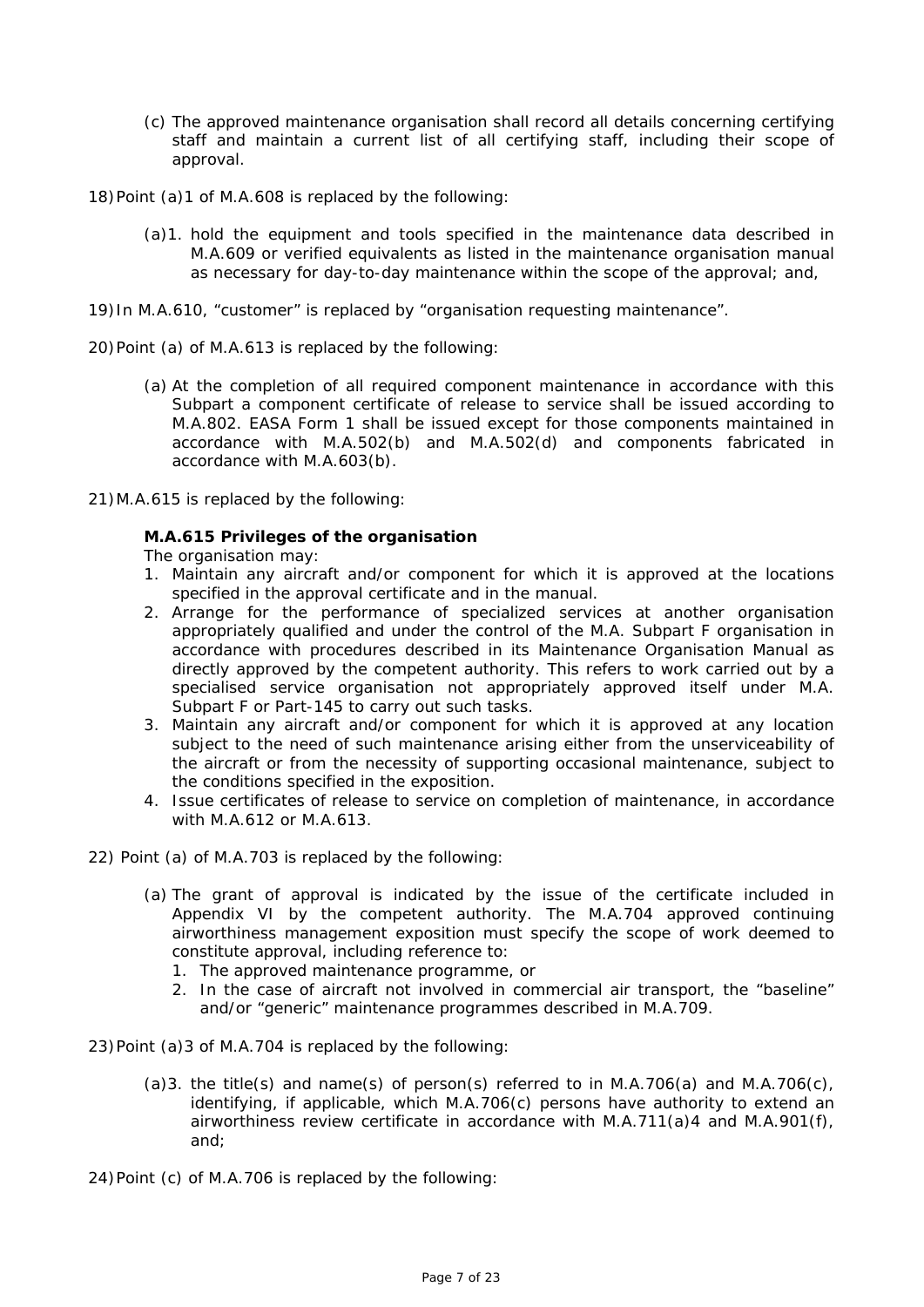- (c) A person or group of persons shall be nominated with the responsibility of ensuring that the organisation is always in compliance with this Subpart. Such person(s) shall be ultimately responsible to the accountable manager. The organisation shall define in the continuing airworthiness management exposition which of these persons, if any, have authority to extend an airworthiness review certificate in accordance with M.A.711(a)4 and M.A.901(f). Such person(s) shall be issued an authorisation once they have been formally accepted by the competent authority.
- 25) Point (a) of M.A.707 is replaced by the following:
	- (a) To be approved to carry out airworthiness reviews, an approved continuing airworthiness management organisation shall have appropriate airworthiness review staff to issue M.A. Subpart I airworthiness review certificates or recommendations. 1. For
		- all aircraft used in commercial air transport, and
		- aircraft above 2730 kg MTOM, except balloons,
		- these staff shall have acquired:
		- a. at least five years experience in continuing airworthiness, and;
		- b. an appropriate Part-66 licence or a Member State recognized maintenance personnel qualification appropriate to the aircraft category (when Part-66 refers to Member State regulations) or an aeronautical degree or equivalent, and;
		- c. formal aeronautical maintenance training, and;

d. a position within the approved organisation with appropriate responsibilities. Notwithstanding the above, the requirement shown in paragraph M.A.707(a)1(b) may be replaced by five years of experience in continuing airworthiness additional to those already required by paragraph  $M.A.707(a)1(a)$ .

- 2. For
	- aircraft of 2730 kg MTOM and below, and
	- balloons,

not used in commercial air transport,

these staff shall have acquired:

- a. at least three years experience in continuing airworthiness, and;
- b. an appropriate Part-66 licence or a nationally recognized maintenance personnel qualification appropriate to the aircraft category (when Part-66 refers to national rules) or an aeronautical degree or equivalent, and;
- c. appropriate aeronautical maintenance training, and;

d. a position within the approved organisation with appropriate responsibilities Notwithstanding the above, the requirement shown in paragraph M.A.707(a)2(b) may be replaced by four years of experience in continuing airworthiness additional to those already required by paragraph M.A.707(a)2(a).

- 26) Point (b)2 of M.A.708 is replaced by the following:
	- (b)2. present the aircraft maintenance programme and its amendments to the competent authority for approval (unless covered by an indirect approval procedure in accordance with M.A.302) and provide a copy of the programme to the owner of non commercially operated aircraft,
- 27) M.A.709 is replaced by the following:

#### **M.A.709 Documentation**

The approved continuing airworthiness management organisation shall hold and use applicable current M.A.401 maintenance data in the performance of M.A.708 continuing airworthiness tasks. In the case of customer provided maintenance data, it is only necessary to have such data when there is a contract with such a customer, with the exception of the need to comply with M.A.714.

For aircraft not involved in commercial air transport, in order to allow the initial approval and/or the extension of the scope of an existing continuing airworthiness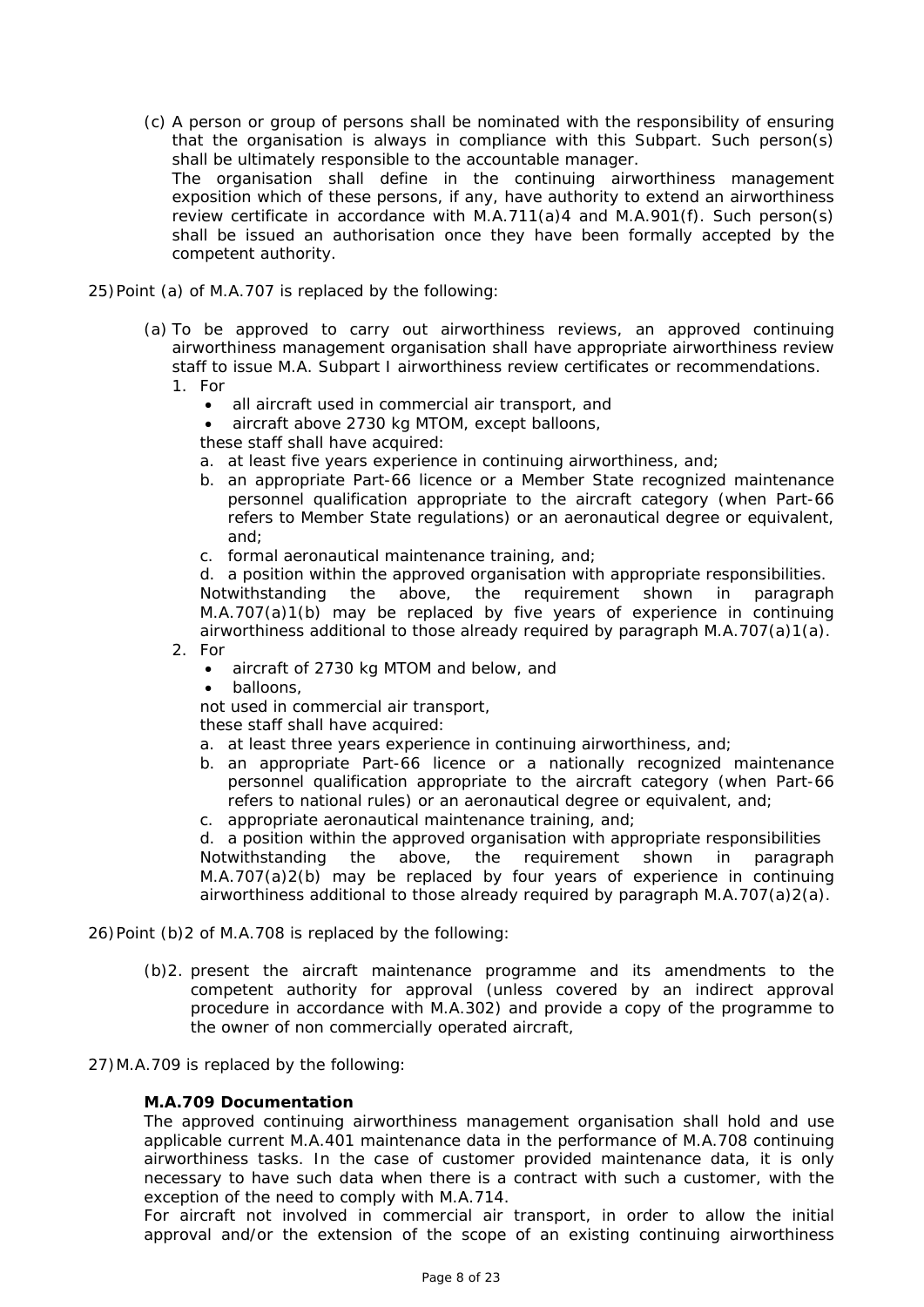management organisation approval without having any customers under contract for the requested scope of work, it is acceptable to develop "baseline" and/or "generic" maintenance programmes as follows:

- **"Baseline" maintenance programme**: it is a maintenance programme developed for a particular aircraft type following, where applicable, the maintenance review board (MRB) report, the type certificate holder´s maintenance planning document (MPD), the relevant chapters of the maintenance manual or any other maintenance data containing information on scheduling.
- **"Generic" maintenance programme**: it is a maintenance programme that may be developed to cover similar types of aircraft. These programmes shall be based on the same type of instructions as the baseline maintenance programme.

The reference of the "baseline" and "generic" maintenance programmes, as applicable, shall be included in the continuing airworthiness management exposition (CAME) as required by M.A.703.

28) M.A.711 is replaced by the following:

## **M.A.711 Privileges of the organisation**

(a) An approved continuing airworthiness management organisation, may:

- 1. manage the continuing airworthiness of non-commercial air transport aircraft as listed on the approval certificate.
- 2. manage the continuing airworthiness of commercial air transport aircraft when listed on both its approval certificate and its air operator certificate.
- 3. arrange to carry out any task of continuing airworthiness within the limitation of its approval with another subcontracted organisation that is working under its quality system.
- 4. extend, under the conditions of M.A.901(f), an airworthiness review certificate that has been issued by the competent authority or by another M.A. Subpart G organisation.
- (b) An approved continuing airworthiness management organisation $<sub>\tau</sub>$  may, additionally,</sub> be approved to carry out M.A.710 airworthiness reviews and:
	- 1. issue the related airworthiness review certificate and subsequently extend it under the conditions of M.A.901(c)2 or M.A.901(e)2, and,
	- 2. make a recommendation for the airworthiness review to the competent authority of the Member State of registry. In the particular case of balloons and any other aircraft of 2730 kg MTOM and below, not used in commercial air transport, the recommendation may only be issued on the import of an aircraft from a third country in accordance with Part-21 and M.A.904.
- (c) An organisation shall be registered in one of the Member States to be granted the privilege pursuant to paragraph (b).
- 29) Point (f) of M.A.712 is replaced by the following:
	- (f) In the case of a small M.A. Subpart G organisation not involved in aircraft used in commercial air transport, the quality system can be replaced by performing organisational reviews on a regular basis except when the organisation issues airworthiness review certificates for aircraft above 2730 kg MTOM other than balloons.

However, a continuing airworthiness management organisation that does not have a Quality System shall not subcontract continuing airworthiness management tasks to other organisations.

- 30) Point (b) of M.A.714 is replaced by the following:
	- (b) The continuing airworthiness management organisation shall retain a copy of any airworthiness review certificate that it has extended under the privilege M.A.711(a)4. In addition, if the continuing airworthiness management organisation has the privilege of M.A.711(b), it shall retain a copy of each airworthiness review certificate and recommendation issued or, as applicable, extended, together with all supporting documents.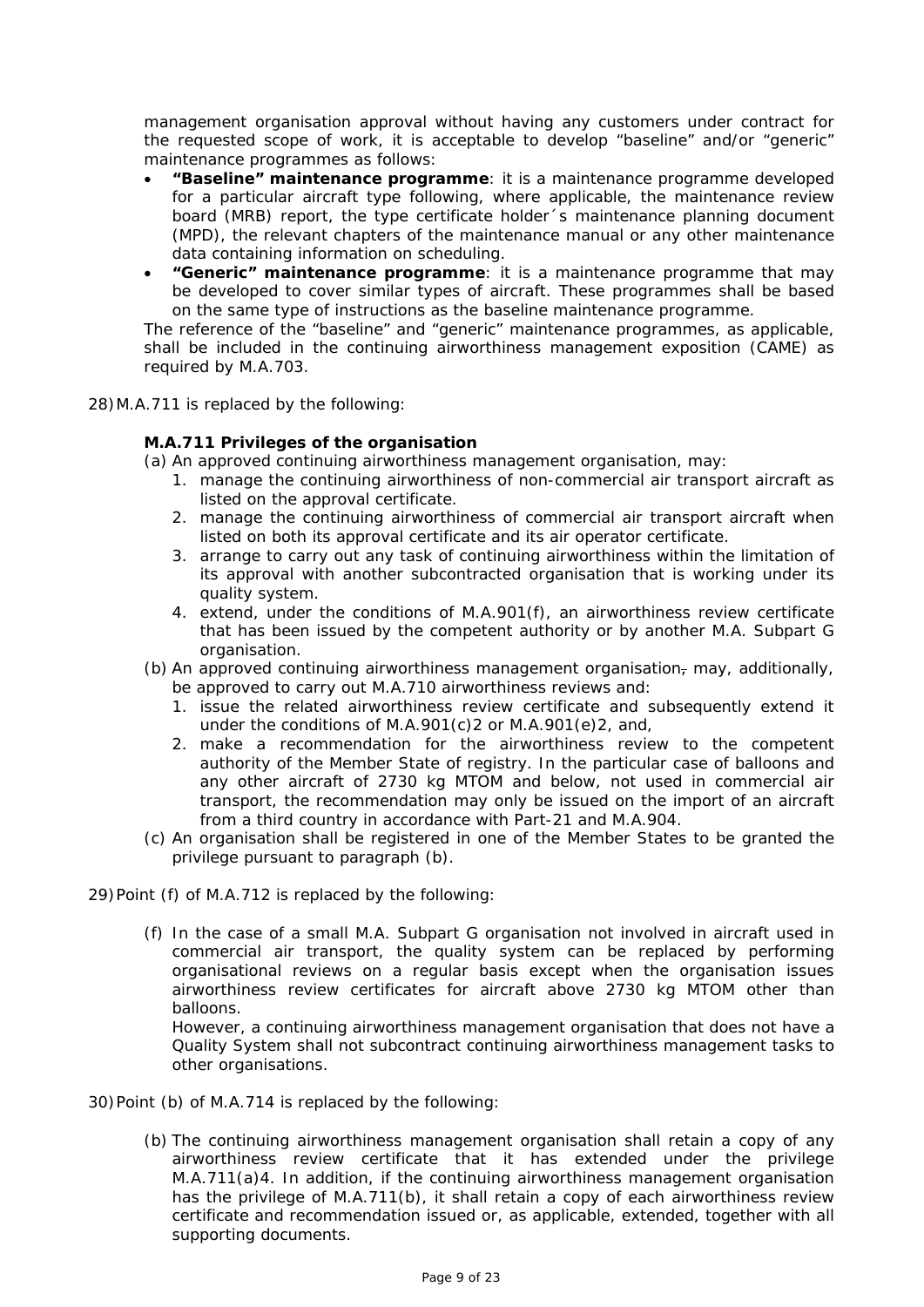31) M.A.801 is replaced by the following:

#### **M.A.801 Aircraft certificate of release to service**

- (a) Except for aircraft released to service by a Part-145 organisation, the certificate of release to service shall be issued according to this Subpart.
- (b) A certificate of release to service shall be issued before flight at the completion of any maintenance. When satisfied that all maintenance required has been properly carried out, a certificate of release to service shall be issued:
	- 1. By appropriate certifying staff on behalf of the M.A. Subpart F approved maintenance organisation; or
	- 2. Except for complex maintenance tasks listed in Appendix VII, by certifying staff in compliance with the requirements of Part-66; or
	- 3. By the M.A.803 Pilot-owner.
- (c) For ELA1 aircraft not used in commercial air transport, aircraft complex maintenance tasks listed in Appendix VII may be released by M.A.801(b)2 certifying staff, subject to the owner agreeing a programme of work with the competent authority prior to commencement of these tasks and the competent authority being satisfied that the M.A.801(b)2 certifying staff holds appropriate qualifications and recent experience, the applicable maintenance data, tools, equipment and materials and has access to proper facilities.
- (d) By derogation from M.A.801(b), in the case of unforeseen situations, where an aircraft is grounded at a location where no approved maintenance organisation or appropriate certifying staff are available, the owner may authorise any person, with not less than 3 years of appropriate maintenance experience and holding the proper qualifications, to maintain according to the standards set out in subpart D and release the aircraft, provided there is no organisation appropriately approved under this Part or Part-145 at that location.

The owner shall:

- 1. obtain and keep in the aircraft records details of all the work carried out and of the qualifications held by that person issuing the certification, and
- 2. ensure that any such maintenance is rechecked and released by an appropriately authorised M.A.801(b) person or a Subpart F organisation or a Part-145 organisation at the earliest opportunity but within a period not exceeding 7 days, and
- 3. notify the Subpart G organisation responsible for continuing airworthiness management when contracted in accordance with M.A.201(e), or the competent authority in the absence of such a contract, within 7 days of the issuance of such certification authorisation.
- (e) In the case of a release to service under M.A.801(b)2 or M.A.801(c) the certifying staff may be assisted in the execution of the maintenance tasks by one or more persons under the certifying staff direct and continuous control.
- (f) A certificate of release to service shall contain basic details of the maintenance carried out, the date such maintenance was completed and:
	- 1. the identity including approval reference of the M.A. Subpart F approved maintenance organisation and certifying staff issuing such a certificate; or
	- 2. in the case of subparagraph M.A.801(b)2 or M.A.801(c) certificate of release to service, the identity and if applicable licence number of the certifying staff issuing such a certificate.
- (g) Notwithstanding paragraph (b) in the case of incomplete maintenance, such fact shall be entered in the aircraft certificate of release to service before the issue of such certificate.
- (h) A certificate of release to service shall not be issued in the case of any known noncompliance which hazards seriously the flight safety.
- 32) M.A.802 is replaced by the following:

#### **M.A.802 Component certificate of release to service**

(a) A certificate of release to service shall be issued at the completion of any maintenance performed on an aircraft component in accordance with M.A.502.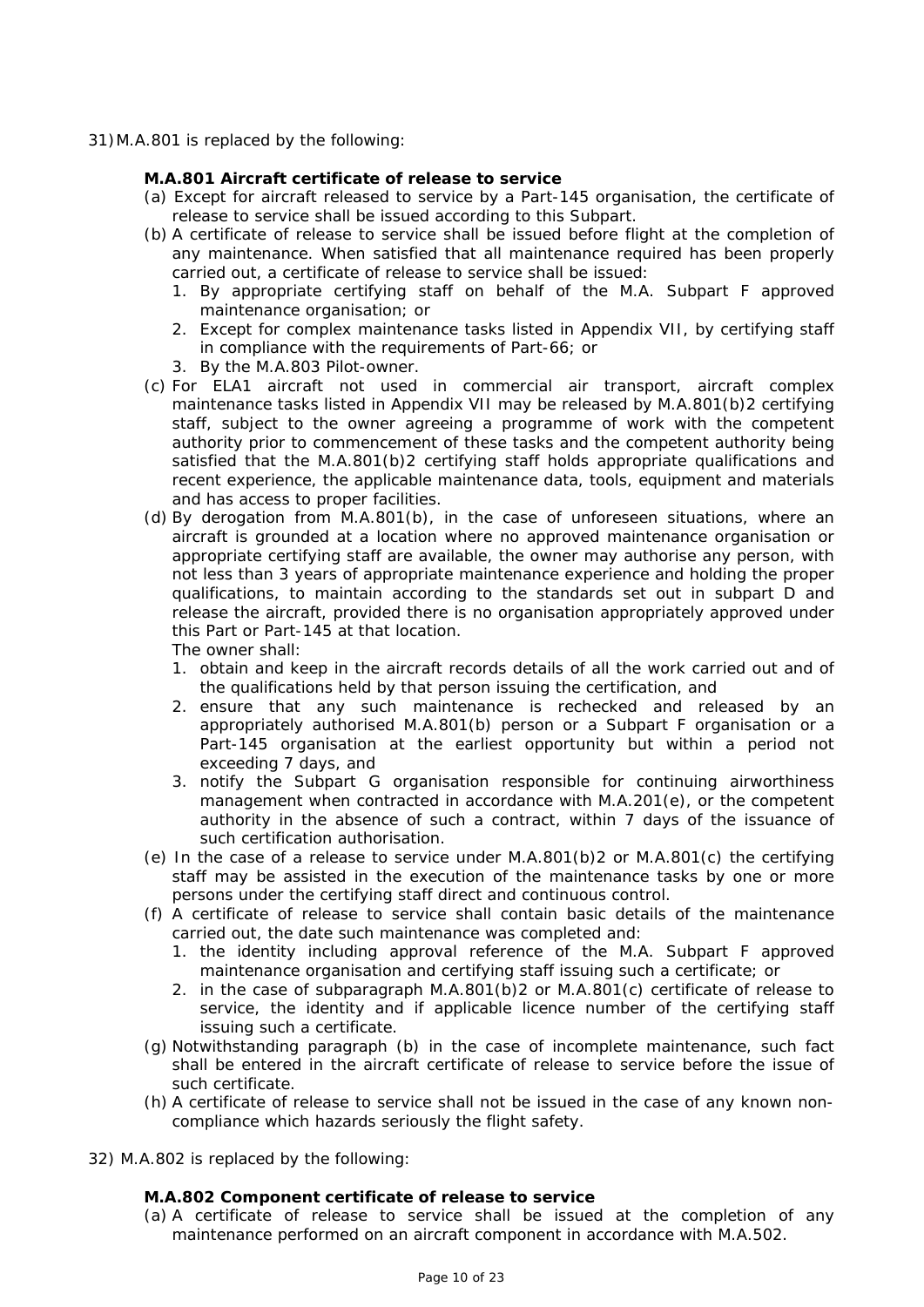- (b) The authorised release certificate identified as EASA Form 1 for the Member States constitutes the aircraft component certificate of release to service, except when such maintenance on aircraft components has been performed in accordance with paragraphs M.A.502(b) or M.A.502(d), in which case the maintenance will be subject to aircraft release procedures under M.A.801.
- 33) M.A.803 is replaced by the following:

## **M.A.803 Pilot-owner authorisation**

- (a) To qualify as a Pilot-owner, the person must:
	- 1. hold a valid pilot licence (or equivalent) issued or validated by a Member State for the aircraft type or class rating and;
	- 2. own the aircraft, either as;
		- (i) sole owner, or
		- (ii) joint owner who is:
			- one of the natural persons on the registration form, or
			- a member of a non-profit recreational legal entity, where the legal entity is specified on the registration document as owner, and that individual is directly involved in the decision making process of the legal entity and designated by that legal entity to carry out Pilot-owner maintenance.
- (b) For any privately operated non complex motor-powered aircraft of 2730 kg MTOM and below, sailplane, powered sailplane and balloon, the Pilot-owner may issue the certificate of release to service after limited Pilot-owner maintenance specified in Appendix VIII.
- (c) The scope of limited Pilot-owner maintenance shall be specified in the M.A.302 aircraft maintenance programme.
- (d) The certificate of release to service must be entered in the logbooks and contain basic details of the maintenance carried out, the maintenance data used, the date such maintenance was completed and the identity, the signature and pilot licence number of the Pilot-owner issuing such a certificate.
- 34) M.A.901 is replaced by the following:

## **M.A.901 Aircraft airworthiness review**

To ensure the validity of the aircraft airworthiness certificate an airworthiness review of the aircraft and its continuing airworthiness records must be carried out periodically.

- (a) An airworthiness review certificate is issued in accordance with Appendix III (EASA Form 15a or 15b) on completion of a satisfactory airworthiness review and is valid one year.
- (b) An aircraft in a controlled environment is an aircraft continuously managed during the previous 12 months by a unique M.A. Subpart G organisation, and which has been maintained for the previous 12 months by approved maintenance organisations. This includes M.A.803(b) maintenance tasks carried out and released to service according to M.A.801(b)2 or M.A.801(b)3.
- (c) For
	- all aircraft used in commercial air transport, and
	- aircraft above 2730 kg MTOM, except balloons,

that are in a controlled environment, the M.A. Subpart G organisation managing the aircraft may if appropriately approved:

- 1. issue the airworthiness review certificate in accordance with M.A.710, and;
- 2. for airworthiness review certificates it has issued, when the aircraft has remained within a controlled environment, extend twice the validity of the airworthiness review certificate for a period of one year each time. An airworthiness review certificate shall not be extended if the organisation is aware or has reason to believe that the aircraft is not airworthy.
- (d) For
	- all aircraft used in commercial air transport, and
	- aircraft above 2730 kg MTOM, except balloons,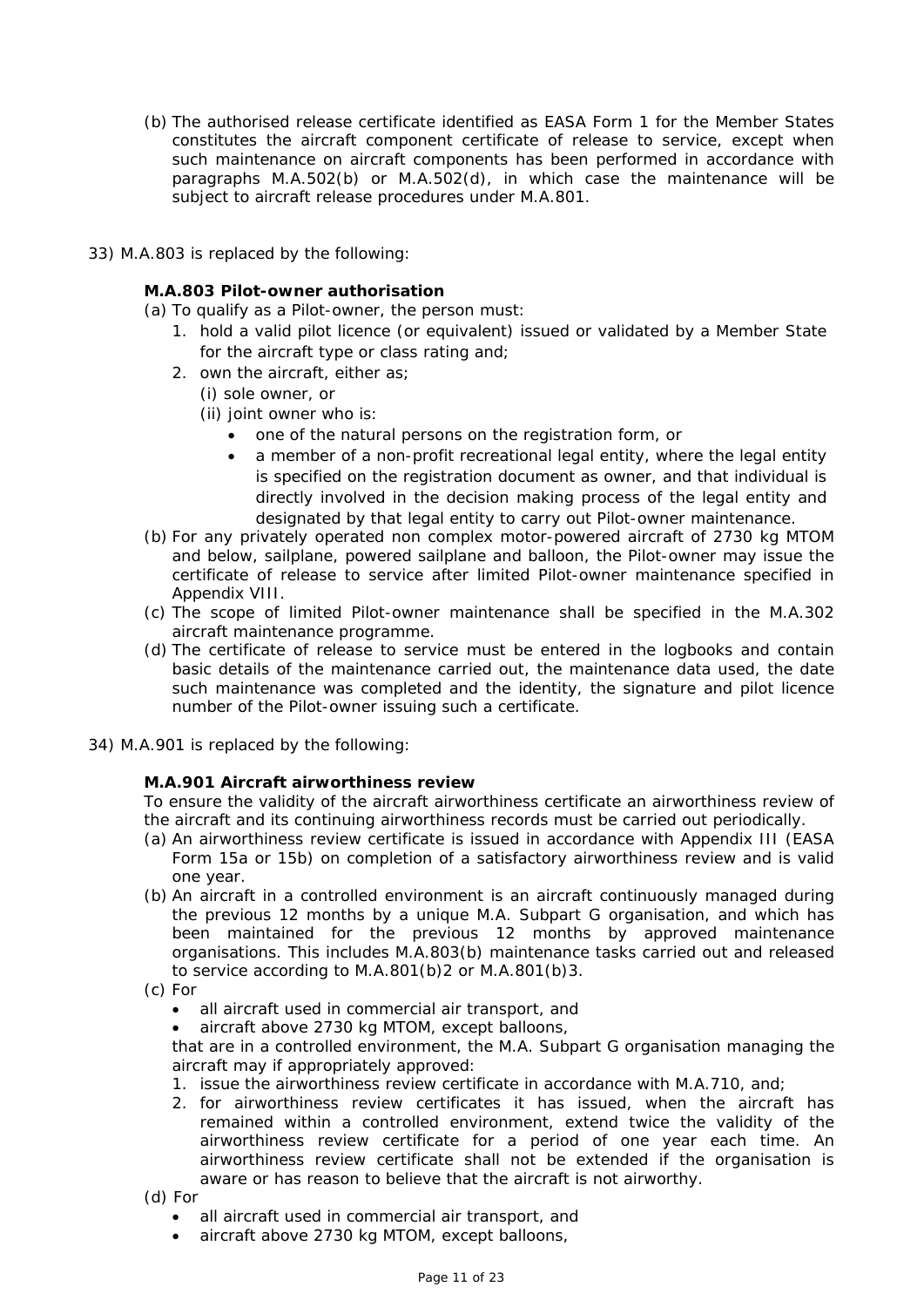that are not in a controlled environment, or that are managed by an M.A. Subpart G organisation which does not hold the privilege to carry out airworthiness reviews, the airworthiness review certificate shall be issued by the competent authority following a satisfactory assessment based on a recommendation made by an appropriately approved M.A. Subpart G organisation sent together with the application from the owner or operator. This recommendation shall be based on an airworthiness review carried out in accordance with M.A.710.

(e) For

- aircraft of 2730 kg MTOM and below, and
- balloons,

not used in commercial air transport,

any M.A. Subpart G organisation appointed by the owner/operator may if appropriately approved:

- 1. issue the airworthiness review certificate in accordance with M.A.710, and;
- 2. for airworthiness review certificates it has issued, when the aircraft has remained within a controlled environment under its management, extend twice the validity of the airworthiness review certificate for a period of one year each time. An airworthiness review certificate shall not be extended if the organisation is aware or has reason to believe that the aircraft is not airworthy.
- (f) By derogation from M.A.901(c)2 and M.A.901(e)2, for aircraft that are in a controlled environment, the M.A. Subpart G organisation managing the aircraft may extend twice for a period of one year each time the validity of an airworthiness review certificate that has been issued by the competent authority or by another M.A. Subpart G organisation. An airworthiness review certificate shall not be extended if the organisation is aware or has reason to believe that the aircraft is not airworthy.
- (g) By derogation from M.A.901(e) and M.A.901(h)2, for ELA1 aircraft not used in commercial air transport and not affected by M.A.201(i) , the airworthiness review certificate may also be issued by the competent authority following a satisfactory assessment based on a recommendation, made by certifying staff complying with Part-66 requirements and M.A.707(a)2(a), sent together with the application from the owner or operator. This recommendation shall be based on an airworthiness review carried out in accordance with M.A.710.

This derogation shall not be applied more than two consecutive years, being required that every three years the airworthiness review certificate is issued either by the competent authority or by an appropriately approved M.A. Subpart G organisation after they have performed an airworthiness review in accordance with M.A.710.

In all cases, and in order to apply this derogation, the competent authority has to formally accept the certifying staff after verification of the qualifications and after the satisfactory performance of an airworthiness review under the supervision of the competent authority.

The certifying staff that will perform the airworthiness review has to be provided with the necessary documentation and suitable accommodation at the appropriate location.

- (h) The competent authority shall carry out the airworthiness review and issue the airworthiness review certificate itself in the following cases:
	- 1. whenever circumstances show the existence of a potential safety threat, or
	- 2. whenever it is requested by the owner for all balloons and any other aircraft of 2730 kg MTOM and below, not used in commercial air transport.
- (i) In addition to paragraph (h), the competent authority may also carry out the airworthiness review and issue the airworthiness review certificate itself for aircraft not involved in commercial air transport when the aircraft is managed by an M.A. Subpart G organisation located in a third country.
- (j) When the competent authority carries out the airworthiness review and/or issues the airworthiness review certificate itself, the owner or operator shall provide the competent authority with:
	- the documentation required by the competent authority,
	- suitable accommodation at the appropriate location for its personnel, and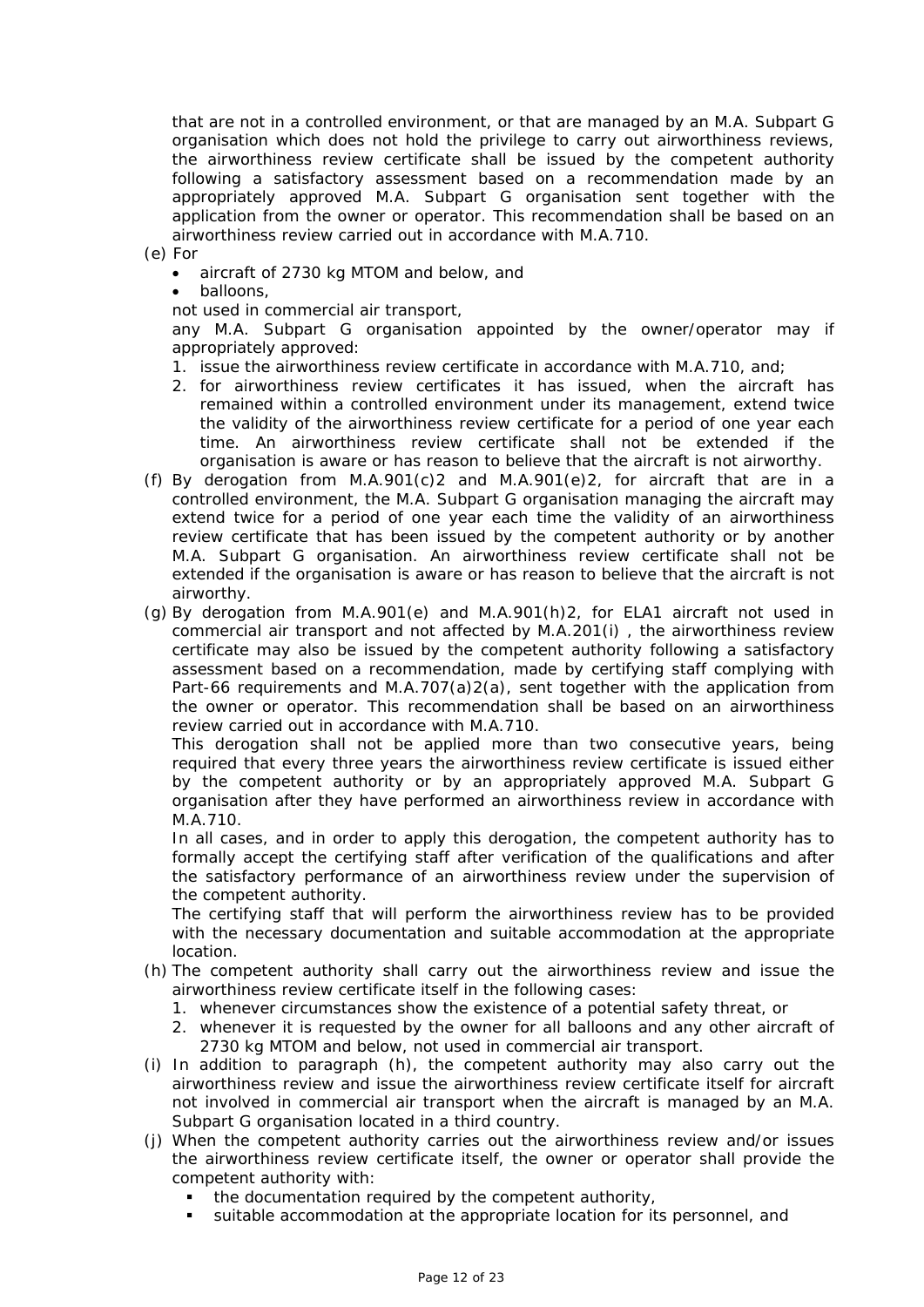- when necessary the support of personnel appropriately qualified in accordance with Part-66 or equivalent per 145.A.30(j)(1) and (2).
- (k) For new aircraft produced within the EU, the initial airworthiness review certificate shall be issued together with the initial certificate of airworthiness upon compliance with 21A.183, paragraph 1. An airworthiness review is not required.
- 35) Points (a) and (b) of M.A.904 are replaced by the following:
	- (a) When importing an aircraft onto a Member State register from a third country, the applicant shall:
		- 1. apply to the Member State of registry for the issuance of a new airworthiness certificate in accordance with Part-21; and
		- 2. have an airworthiness review carried out by an appropriately approved continuing airworthiness management organisation or, in the case of ELA1 aircraft, by the competent authority; and
		- 3. have all maintenance carried out as requested by the continuing airworthiness management organisation or, in the case of ELA1 aircraft, by the competent authority as necessary to comply with the M.A.302 approved maintenance programme.
	- (b) When satisfied that the aircraft is in compliance with the relevant requirements, the continuing airworthiness management organisation, if applicable, shall send a documented recommendation for the issuance of an airworthiness review certificate to the Member State of registry.
- 36) In point (b) of M.B.301, "M.A.302(e)" is replaced by "M.A.302(c)".
- 37) In point (d) of M.B.301, "M.A.302(c) and (d)" is replaced by "M.A.302(d), (e) and (f)".
- 38) In point (a) of M.B.303, "Every competent authority" is replaced by "The competent authority":
- 39) In M.B.303, the following point (i) is added:
	- (i) In order to facilitate appropriate enforcement action, competent authorities shall exchange information on non compliances identified in accordance with paragraph (h) above.
- 40) M.B.606 is replaced by the following:

#### **M.B.606 Changes**

The competent authority shall comply with the applicable elements of the initial process paragraphs for any change to the organisation notified in accordance with M.A.617.

The competent authority may prescribe the conditions under which the M.A. Subpart F approved maintenance organisation may operate during such changes unless it determines that the approval should be suspended

For any change to the maintenance organisation manual:

- (a) In the case of direct approval of amendments of the maintenance organisation manual, the competent authority shall verify that the procedures specified in the manual are in compliance with Part-M before formally notifying the approved organisation of the approval.
- (b) In the case of indirect approval of amendments of the maintenance organisation manual, the competent authority shall ensure that it has an adequate control over the approval of all manual amendments.
- 41) M.B.706 is replaced by the following:

## **M.B.706 Changes**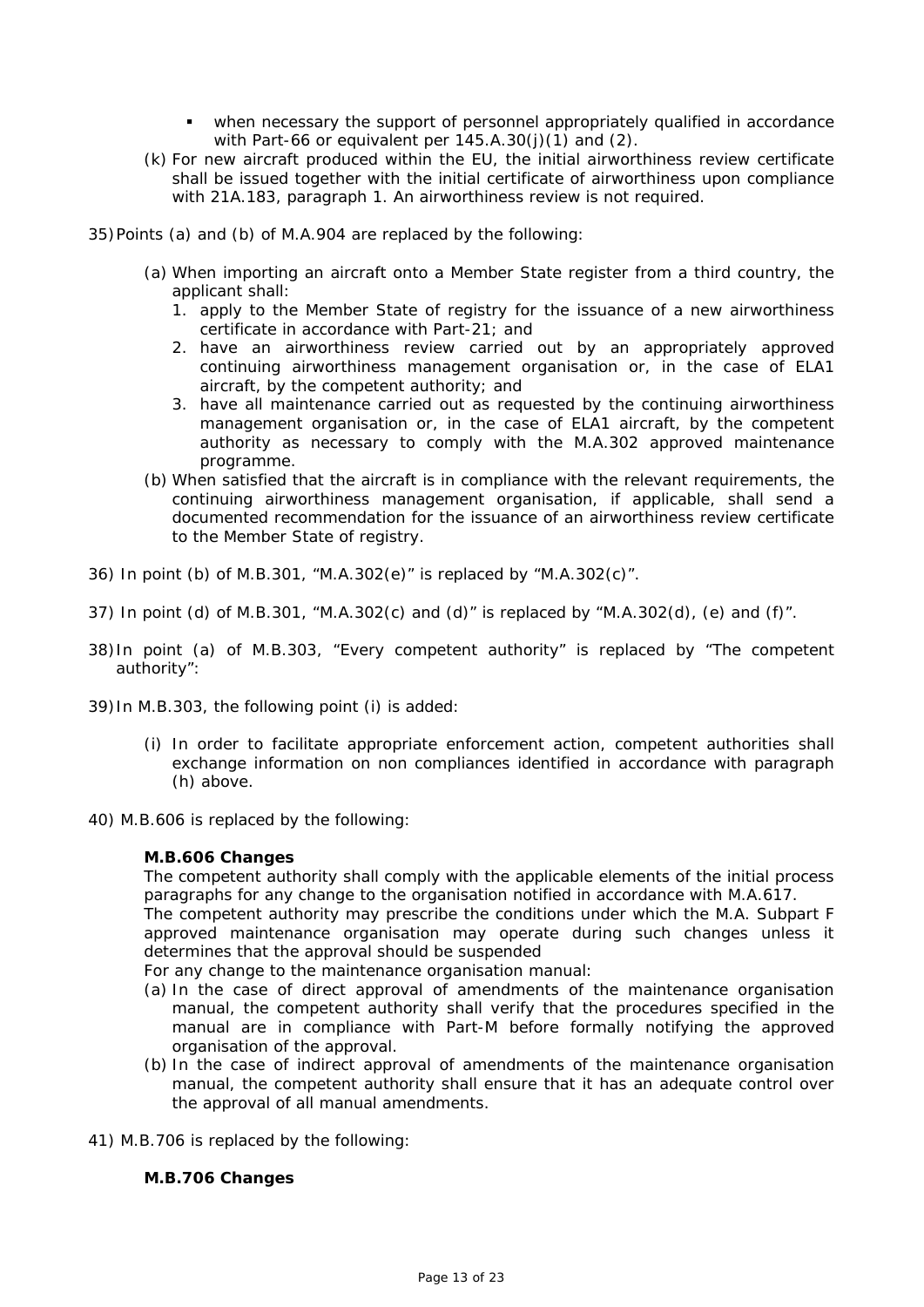The competent authority shall comply with the applicable elements of the initial process paragraphs for any change to the organisation notified in accordance with M.A.713.

The competent authority may prescribe the conditions under which the M.A. Subpart G approved continuing airworthiness management organisation may operate during such changes unless it determines that the approval should be suspended.

- For any change to the continuing airworthiness management exposition:
- (a) In the case of direct approval of the amendments of continuing airworthiness management exposition, the competent authority shall verify that the procedures specified in the exposition are in compliance with Part-M before formally notifying the approved organisation of the approval.
- (b) In the case of indirect approval of amendments of the continuing airworthiness management exposition, the competent authority shall ensure that it has an adequate control over the approval of all exposition amendments.
- 42) In M.B.901, "M.A.902(d)" is replaced by "M.A.901".
- 43) M.B.902 is replaced by the following:

#### **M.B.902 Airworthiness review by the competent authority**

- (a) When the competent authority carries out the airworthiness review and issues the airworthiness review certificate EASA Form 15a (Appendix III), the competent authority shall carry out an airworthiness review in accordance with the prescriptions of M.A.710.
- (b) The competent authority shall have appropriate airworthiness review staff to carry out the airworthiness reviews.
	- 1. For
		- all aircraft used in commercial air transport, and
		- aircraft above 2730 kg MTOM, except balloons,
		- these staff shall have acquired:
		- a. at least five years experience in continuing airworthiness, and;
		- b. an appropriate Part-66 licence or an aeronautical degree or equivalent, and;
		- c. formal aeronautical maintenance training, and;

d. a position within the approved organisation with appropriate responsibilities. Notwithstanding the above, the requirement shown in paragraph M.B.902(b)1(b) may be replaced by five years of experience in continuing airworthiness additional to those already required by paragraph M.B.902(b)1(a).

- 2. For
	- aircraft of 2730 kg MTOM and below, and
	- balloons,

not used in commercial air transport,

these staff shall have acquired:

- a. at least three years experience in continuing airworthiness, and;
- b. an appropriate Part-66 licence, or a Member State recognized maintenance personnel qualification appropriate to the aircraft category (when Part-66 refers to Member State regulations) or an aeronautical degree or equivalent, and;
- c. appropriate aeronautical maintenance training, and;

d. a position within the approved organisation with appropriate responsibilities. Notwithstanding the above, the requirement shown in paragraph M.B.902(b)2(b) may be replaced by four years of experience in continuing airworthiness additional to those already required by paragraph M.B.902(b)2(a).

- (c) The competent authority shall maintain a record of all airworthiness review staff, which shall include details of any appropriate qualification held together with a summary of relevant continuing airworthiness management experience and training.
- (d) The competent authority shall have access to the applicable data as specified in M.A.305, M.A.306 and M.A.401 in the performance of the airworthiness review.
- (e) The staff that carries out the airworthiness review shall issue the Form 15a after satisfactory completion of the airworthiness review.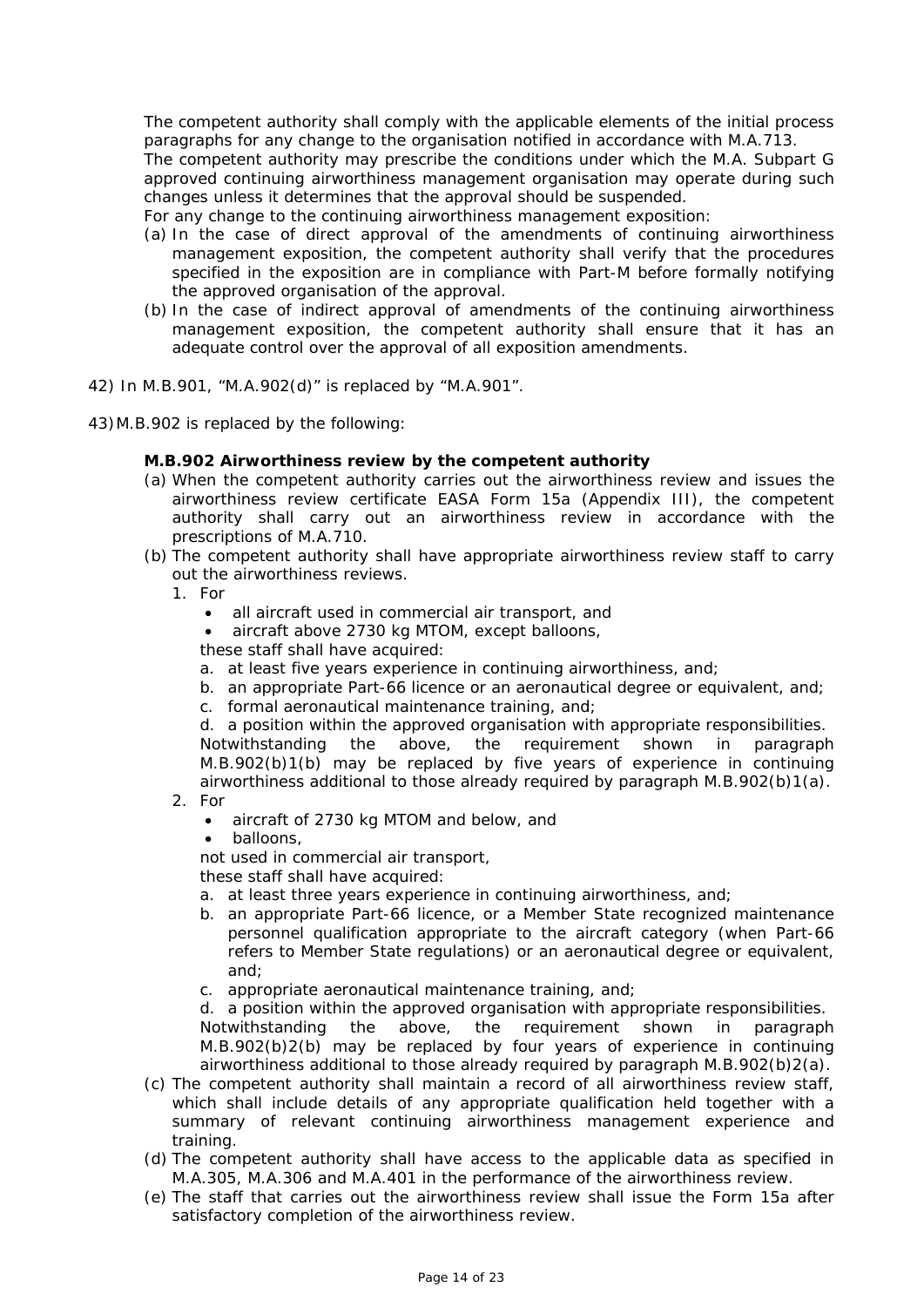- 44) Paragraphs 5.1 and 5.2 of Appendix I "Continuing Airworthiness Arrangement" are replaced by the following:
	- 5.1. Obligations of the approved organisation:
		- 1. have the aircraft's type in the scope of its approval;
		- 2. respect the conditions to maintain the continuing airworthiness of the aircraft listed below:
			- develop a maintenance programme for the aircraft, including any reliability programme developed if applicable.
			- declare the maintenance tasks (in the maintenance programme) that may be carried out in accordance with M.A.803 (c),
			- organise the approval of the aircraft's maintenance programme,
			- once it has been approved, give a copy of the aircraft's maintenance programme to the owner,
			- organise a bridging inspection with the aircraft's prior maintenance programme,
			- organise for all maintenance to be carried out by an approved maintenance organisation,
			- organise for all applicable airworthiness directives to be applied,
			- organise for all defects discovered during scheduled maintenance, airworthiness reviews or reported by the owner to be corrected by an approved maintenance organisation,
			- coordinate scheduled maintenance, the application of airworthiness directives, the replacement of life limited parts, and component inspection requirements,
			- inform the owner each time the aircraft shall be brought to an approved maintenance organisation,
			- manage all technical records,
			- archive all technical records;
		- 3. organise the approval of all and any modification to the aircraft according to Part-21 before it is embodied;
		- 4. organise the approval of all and any repair to the aircraft according to Part-21 before it is carried out;
		- 5. inform the competent authority of the Member State of registry whenever the aircraft is not presented to the approved maintenance organisation by the owner as requested by the approved organisation;
		- 6. inform the competent authority of the Member State of registry whenever the present arrangement has not been respected;
		- 7. carry out the airworthiness review of the aircraft when necessary and issue the airworthiness review certificate or the recommendation to the competent authority of the Member State of registry. For all balloons and any other aircraft of 2730 kg MTOM and below, not used in commercial air transport, the recommendation shall be issued only on the import of an aircraft in accordance with Part-21 and M.A.904.
		- 8 send within 10 days a copy of any airworthiness review certificate issued or extended to the competent authority of the Member State of registry.
		- 9. carry out all occurrence reporting mandated by applicable regulations;
		- 10. inform the competent authority of the Member State of registry whenever the present arrangement is denounced by either party.
	- 5.2. Obligations of the owner:
		- 1. have a general understanding of the approved maintenance programme;
		- 2. have a general understanding of Part-M;
		- 3. present the aircraft to the approved maintenance organisation agreed with the approved organisation at the due time designated by the approved organisation's request;
		- 4. not modify the aircraft without first consulting the approved organisation;
		- 5. inform the approved organisation of all maintenance exceptionally carried out without the knowledge and control of the approved organisation;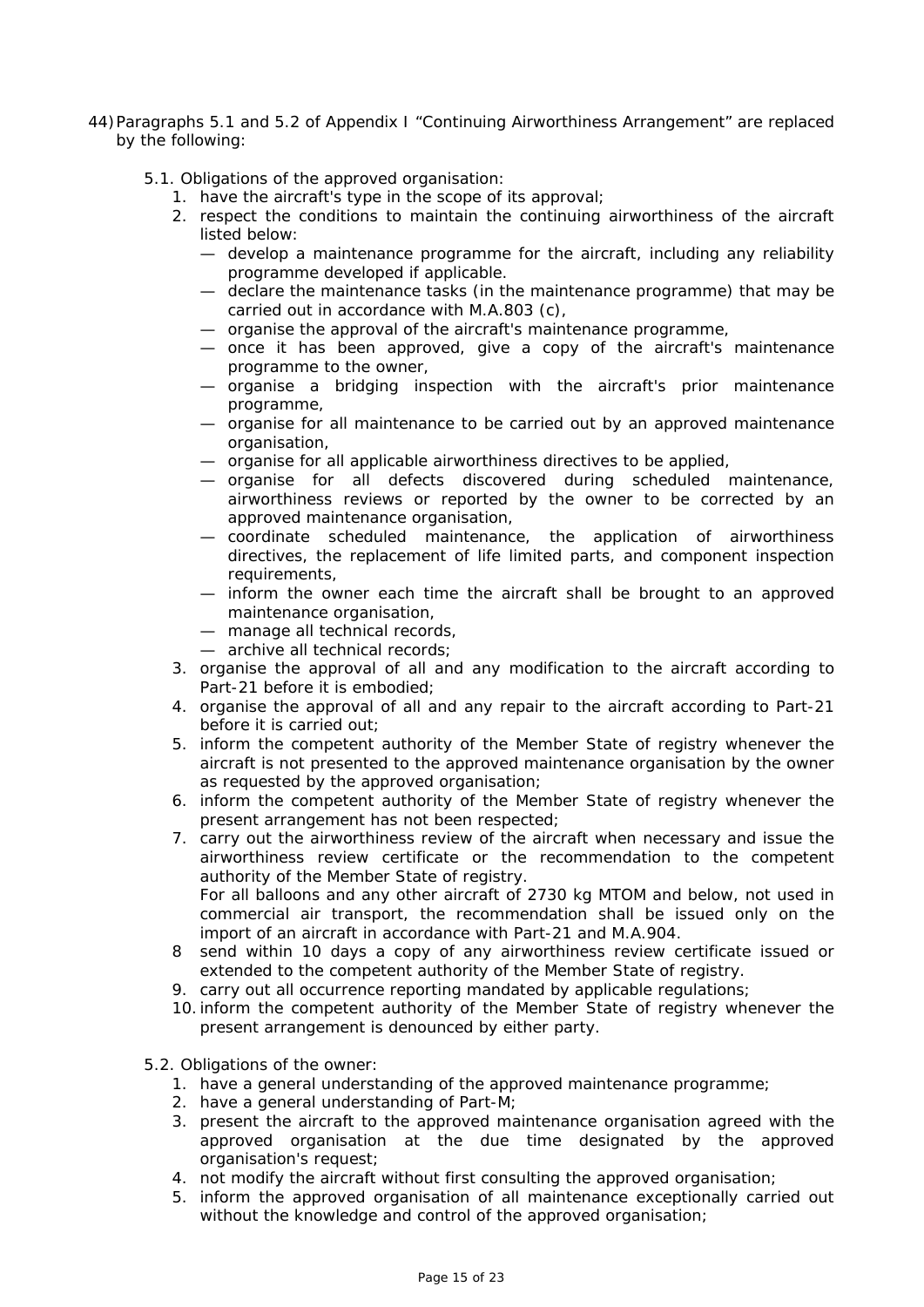- 6. report to the approved organisation through the logbook all defects found during operations;
- 7. inform the competent authority of the Member State of registry whenever the present arrangement is denounced by either party.
- 8. inform the competent authority of the Member State of registry and the approved organisation whenever the aircraft is sold.
- 9. carry out all occurrence reporting mandated by applicable regulations.
- 10. inform on a regular basis the approved organisation about the aircraft flying hours and any other utilization data, as agreed with the approved organisation.
- 11. enter the certificate of release to service in the logbooks as mentioned in M.A.803(d) when performing Pilot-owner maintenance without exceeding the limits of the maintenance tasks list as declared in the approved maintenance programme (M.A.803(c)).
- 12. inform the M.A. Subpart G approved continuing airworthiness management organisation not later than 30 days after completion of any Pilot-owner maintenance task in accordance with M.A 305(a).
- 45) In block 13 of paragraph 2. COMPLETION OF THE RELEASE CERTIFICATE BY THE ORIGINATOR in Appendix II "EASA Form 1", the text "- M.A. Subpart F approval reference" is replaced by "- The M.A.613 Certificate of Release to Service statement".
- 46) Block 19 of paragraph 2. COMPLETION OF THE RELEASE CERTIFICATE BY THE ORIGINATOR in Appendix II "EASA Form 1" is replaced by the following:

*Block 19* For all maintenance by M.A. Subpart F approved maintenance organisations the box "other regulation specified in block 13" shall be ticked and the certificate of release to service statement made in block 13.

The following M.A.613 Certificate of Release to Service statement shall be included in block 13:

"Certifies that, unless otherwise specified in this block, the work identified in block 12 and described in this block was accomplished in accordance with Part-M, Subpart F requirements and in respect to that work the item is considered ready for release to service. THIS IS NOT A RELEASE UNDER PART-145."

The certification statement "unless otherwise specified in this block" is intended to address the following cases;

(a) Where the maintenance could not be completed.

(b) Where the maintenance deviated from the standard required by Part-M.

(c) Where the maintenance was carried out in accordance with a non Part-M requirement. In this case block 13 shall specify the particular national regulation. Whichever case or combination of cases shall be specified in block 13.

47) In Form 15b of Appendix III "Airworthiness Review Certificate", the blocks for the 1st and 2nd Extensions are replaced by the following:

> 1st Extension: The aircraft has remained in a controlled environment according to M.A.901 for the last year. The aircraft is considered to be airworthy at the time of the issue.

 $2<sup>nd</sup>$  Extension: The aircraft has remained in a controlled environment according to M.A.901 for the last year. The aircraft is considered to be airworthy at the time of the issue.

48) In Form 15b of Appendix III "Airworthiness Review Certificate", the reference to "Regulation (EC) No 1592/2002" is replaced by "Regulation (EC) No 216/2008".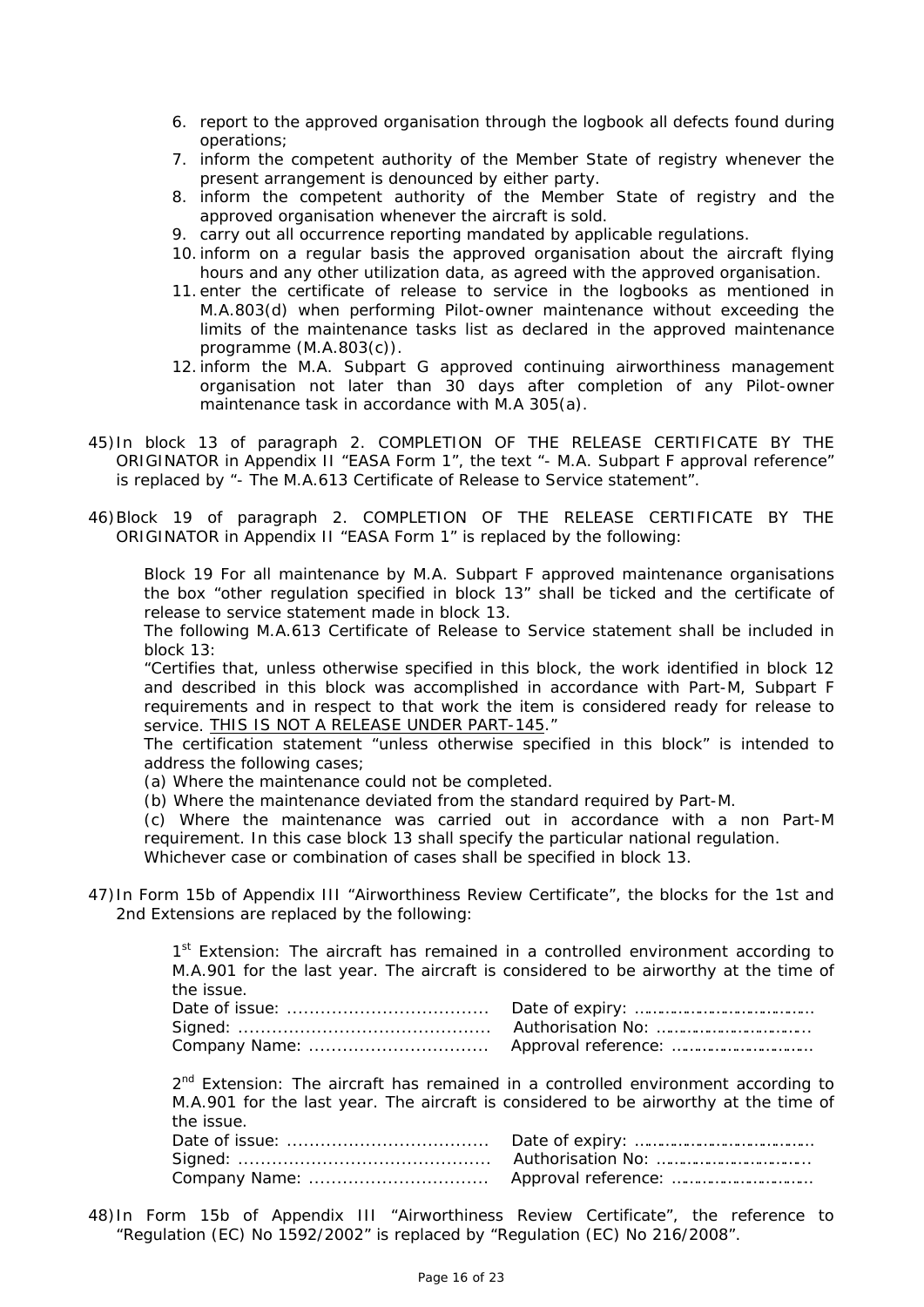- 49) In Form 15a of Appendix III "Airworthiness Review Certificate", the reference to "Regulation (EC) No 1592/2002" is replaced by "Regulation (EC) No 216/2008".
- 50) In Form 15a of Appendix III "Airworthiness Review Certificate", the sentence "is considered to be airworthy at the time of the issue" is replaced by "is considered to be airworthy at the time of the review".
- 51) At the end of Form 15a of Appendix III "Airworthiness Review Certificate", two blocks for the 1st and 2nd Extensions are added with the following content:

1<sup>st</sup> Extension: The aircraft has remained in a controlled environment according to M.A.901 for the last year. The aircraft is considered to be airworthy at the time of the issue.

 $2<sup>nd</sup>$  Extension: The aircraft is not involved in commercial air transport and has remained in a controlled environment according to M.A.901 for the last year. The aircraft is considered to be airworthy at the time of the issue. Date of issue: .................................... Date of expiry: …………………………………… Signed: ............................................. Authorisation No: ……………………………... Company Name: ................................ Approval reference: ……………………………

52) In Appendix IV "Approval Ratings", points 4 and 5 are replaced by the following:

- 4. A category A class rating means that the M.A. Subpart F approved maintenance organisation may carry out maintenance on the aircraft and any component (including engines/APUs), in accordance with aircraft maintenance data or, if specifically agreed by the competent authority, in accordance with component maintenance data, only whilst such components are fitted to the aircraft. Nevertheless, such A rated M.A. Subpart F approved maintenance organisation may temporarily remove a component for maintenance, in order to improve access to that component, except when such removal generates the need for additional maintenance not eligible for the provisions of this subparagraph. This will be subject to a control procedure in the maintenance organisation exposition acceptable to the Member State. The limitation section will specify the scope of such maintenance thereby indicating the extent of approval.
- 5. A category B class rating means that the M.A. Subpart F approved maintenance organisation may carry out maintenance on the uninstalled engine/APU ('Auxiliary Power Unit') and engine/APU components, in accordance with engine/APU maintenance data or, if specifically agreed by the competent authority, in accordance with component maintenance data, only whilst such components are fitted to the engine/APU. Nevertheless, such B rated M.A. Subpart F approved maintenance organisation may temporarily remove a component for maintenance, in order to improve access to that component, except when such removal generates the need for additional maintenance not eligible for the provisions of this subparagraph. The limitation section will specify the scope of such maintenance thereby indicating the extent of approval. A M.A. Subpart F approved maintenance organisation with a category B class rating may also carry out maintenance on an installed engine during 'base' and 'line' maintenance subject to a control procedure in the maintenance organisation exposition. The maintenance organisation exposition scope of work shall reflect such activity where permitted by the Member State.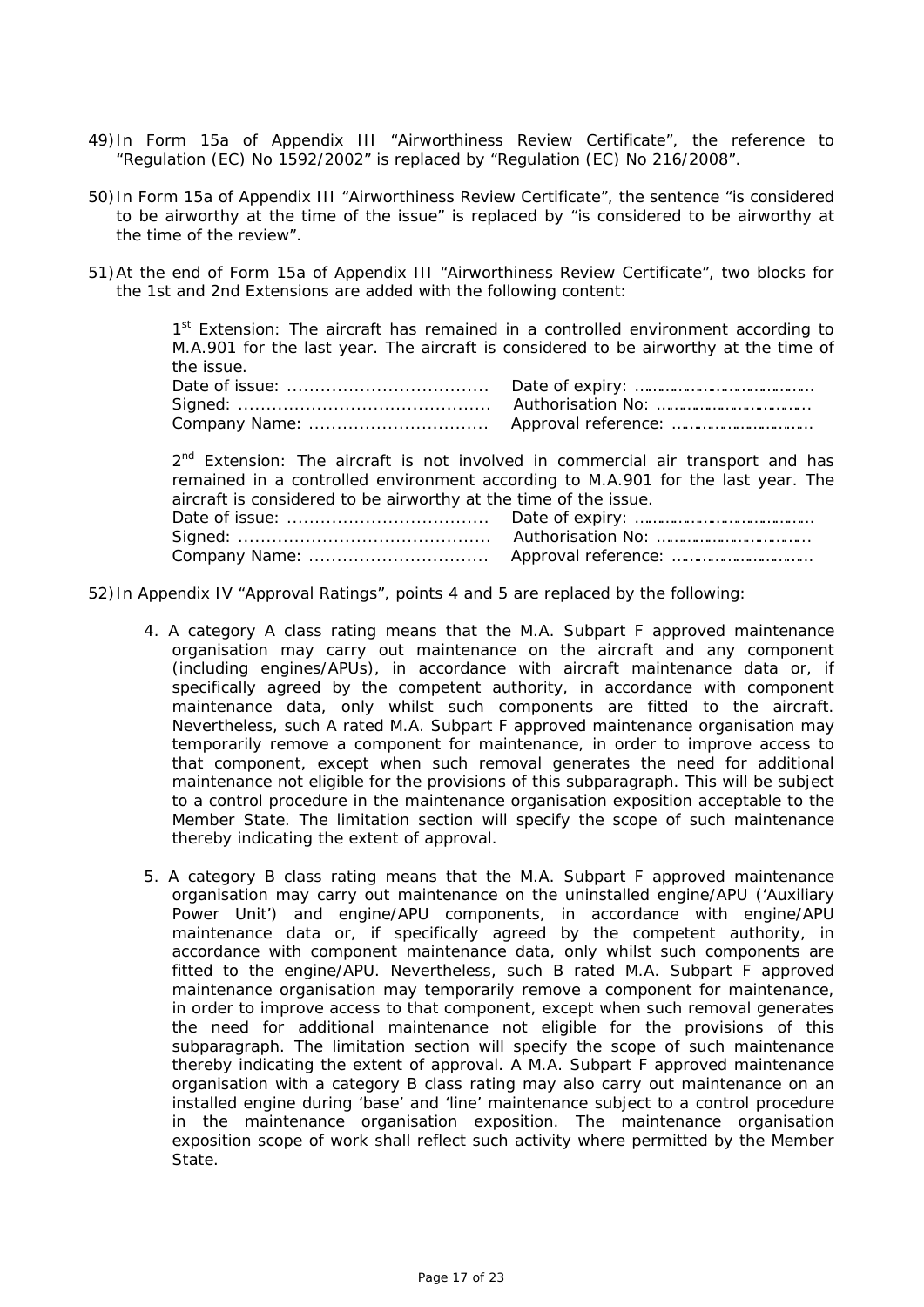53) Appendix VI "Approval Certificate Part-M Section A Subpart G Continuing Airworthiness Management Organisation" is replaced by the following:

## *Appendix VI*

# **Approval Certificate Part-M Section A Subpart G Continuing Airworthiness Management Organisation**

MEMBER STATE\* Member State of the European Union\*\*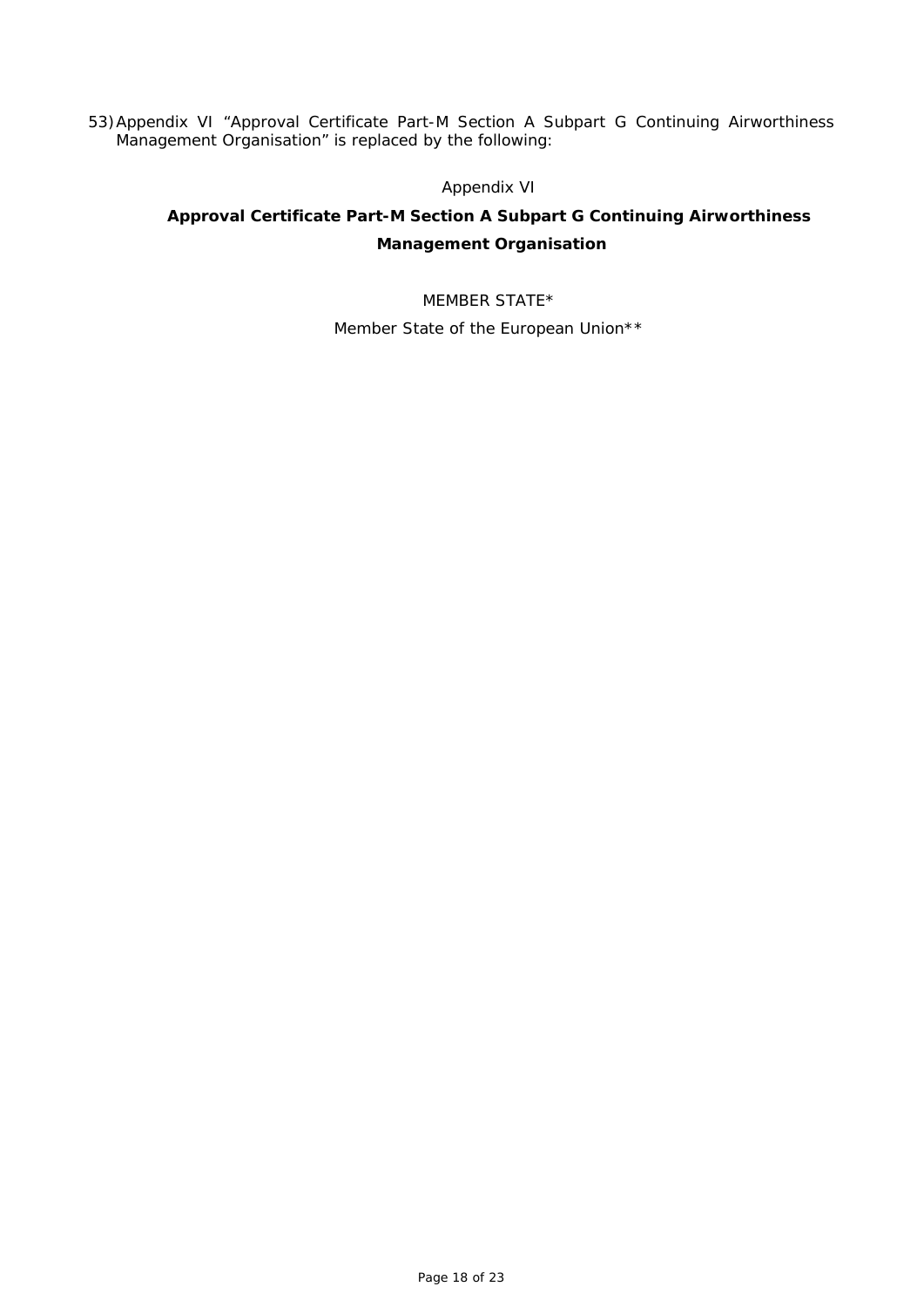## **APPROVAL CERTIFICATE**

## **REFERENCE:** *XX.MG.XXX (ref. AOC XX.XXX)*

Pursuant to Commission Regulation (EC) No 2042/2003 for the time being in force and subject to the condition specified below, the Member State hereby certifies

## **[COMPANY NAME AND ADDRESS]**

as a continuing airworthiness management organisation as referred to in Part-M Section A Subpart G approved to manage the continuing airworthiness of the aircraft listed in the attached schedule of approval and to issue recommendations or Airworthiness Review Certificates after an Airworthiness Review as specified in M.A.710 when stipulated:

## **CONDITIONS**

- 1. This approval is limited to that specified in the scope of approval section of the approved continuing airworthiness management exposition as referred to in Part-M Section A Subpart G.
- 2. This approval requires compliance with the procedures specified in the Part-M approved continuing airworthiness management exposition.
- 3. This approval is valid whilst the approved continuing airworthiness management organisation remains in compliance with Part-M.
- 4. Subject to compliance with the above conditions, this approval shall remain valid for an unlimited duration unless the approval has previously been surrendered, superseded, suspended or revoked.

If this form is also used for AOC holders, the AOC number shall be added to the reference, in addition to the standard number, and the condition 4 above shall be replaced by the following extra conditions:

- 5. This approval does not constitute an authorisation to operate the types of aircraft listed above. The authorisation to operate the aircraft is the Air Operator Certificate (AOC).
- 6. Where the continuing airworthiness management organisation subcontracts under its Quality System the service of an/several organisation(s), this approval remains valid subject to such organisation(s) fulfilling applicable contractual obligations.
- 7. Termination, suspension or revocation of the AOC automatically invalidates the present approval in relation to the aircraft registrations specified in the AOC, unless otherwise explicitly stated by the competent authority.
- 8. Subject to compliance with the above conditions, this approval shall remain valid for an unlimited duration unless the approval has previously been surrendered, superseded, suspended or revoked.

Date of original issue: Signed:

Date of this revision: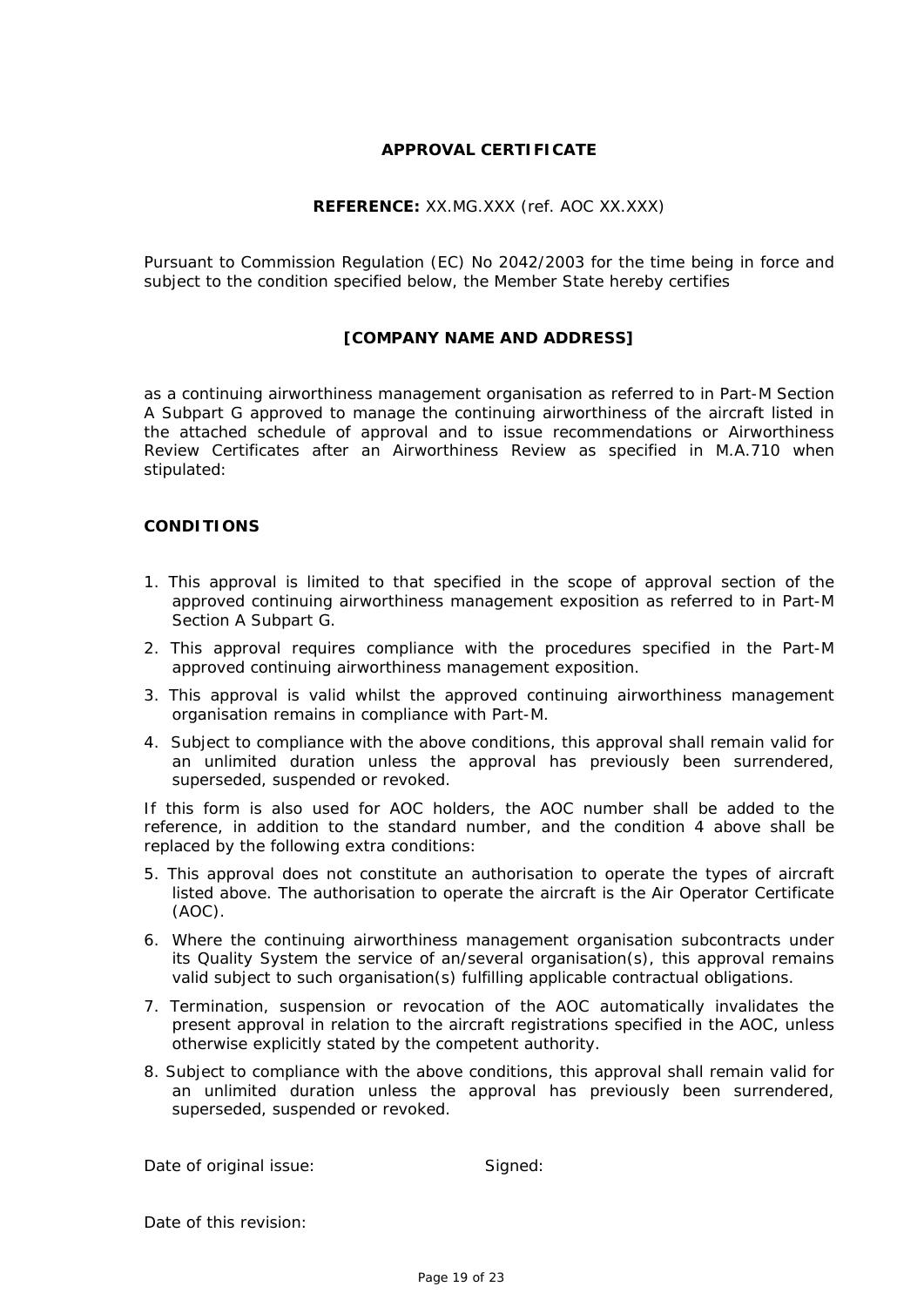Revision No: The Competent Authority:

Page  $\_$  of  $\_$ 

"\*Non EU Member State or EASA, as applicable/\*\*Delete for non EU Member State or EASA".

## **Approval Schedule**

Organisation Name: [COMPANY NAME]

Reference:

| Aircraft<br>type/series/group | Airworthiness<br>review<br>authorised | Organisation(s) working under quality system |
|-------------------------------|---------------------------------------|----------------------------------------------|
|                               | Yes                                   |                                              |
|                               | No                                    |                                              |
|                               |                                       |                                              |
|                               |                                       |                                              |
|                               |                                       |                                              |
|                               |                                       |                                              |

This approval Schedule is limited to that specified in the scope of approval section contained in Part-M Section A Subpart G approved Continuing Airworthiness Management Exposition

Continuing Airworthiness Management Exposition Reference:

Date of original issue: Signed:

Date of this revision:

Revision No: The Competent Authority:

Page  $\_$  of  $\_$ 

**EASA Form 14**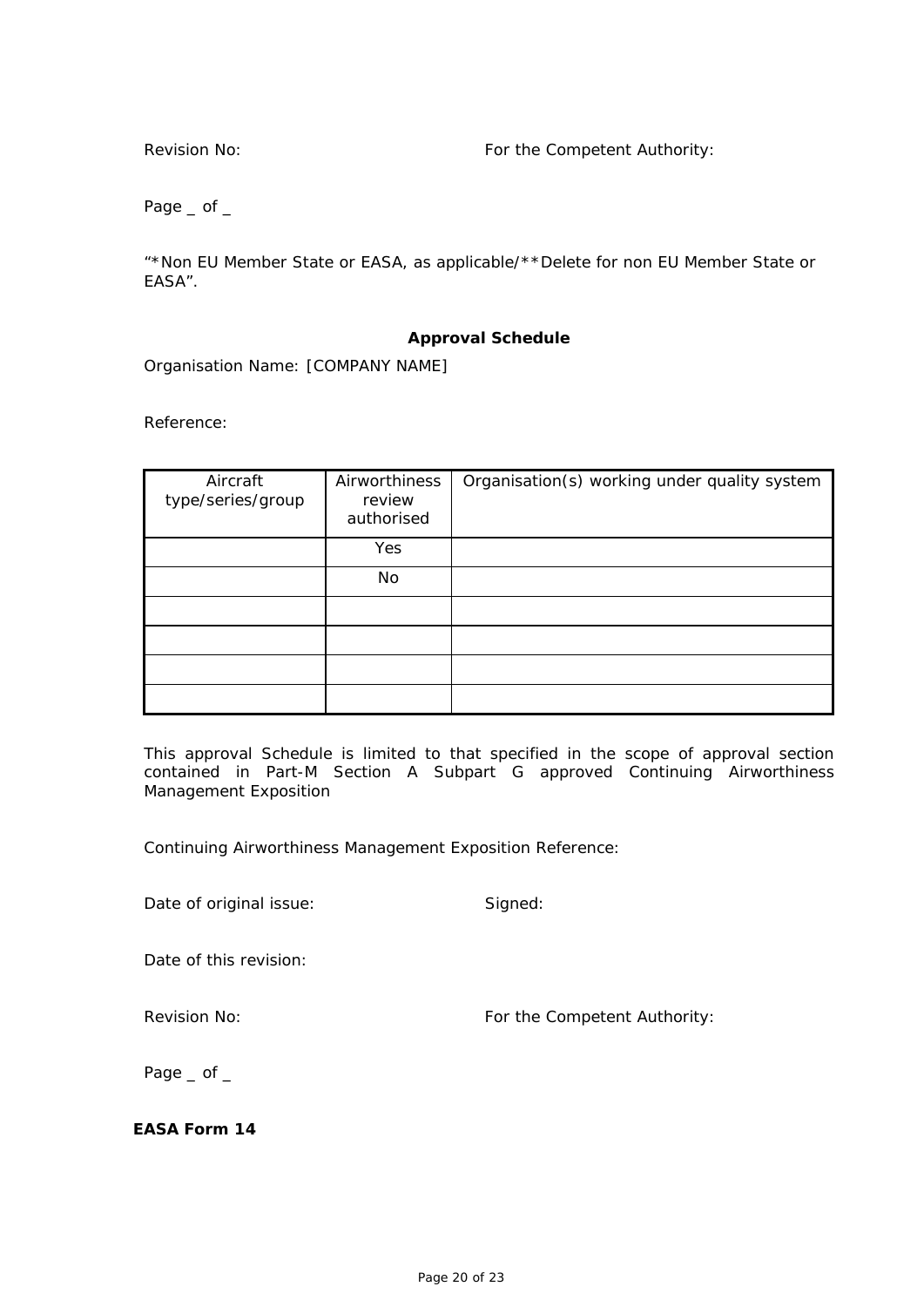54) In Appendix VII "Complex Maintenance Tasks", the first sentence is replaced by the following:

The following constitutes the complex maintenance tasks referred to in M.A.502(d)3, M.A.801(b)2 and M.A.801(c):

- 55) In Appendix VII "Complex Maintenance Tasks", the following points are added:
	- 3. The performance of the following maintenance on a piston engine:
		- (a) Dismantling and subsequent reassembling of a piston engine other than:
			- (i) to obtain access to the piston/cylinder assemblies;
			- (ii) to remove the rear accessory cover to inspect and/or replace oil pump assemblies, where such work does not involve the removal and re-fitment of internal gears;
		- (b) Dismantling and subsequent reassembling of reduction gears;
		- (c) Welding and brazing of joints, other than minor weld repairs to exhaust units carried out by a suitably approved or authorised welder but excluding component replacement;
		- (d) The disturbing of individual parts of units which are supplied as bench tested units, except for the replacement or adjustment of items normally replaceable or adjustable in service.
	- 4. The balancing of a propeller, except
		- (a) for the certification of static balancing where required by the maintenance manual;
		- (b) dynamic balancing on installed propellers using electronic balancing equipment where permitted by the maintenance manual or other approved airworthiness data;
	- 5. Any additional task that requires:
		- (a) specialized tooling, equipment or facilities, or
		- (b) significant coordination procedures because of the extensive duration of the tasks and the involvement of several persons.
- 56) Appendix VIII "Limited Pilot Owner Maintenance" is replaced by the following:

## *Appendix VIII*

#### **Limited Pilot-Owner Maintenance**

In addition to the Part M requirements, the following basic principles are to be complied with before any maintenance task is carried out under the terms of Pilot-owner maintenance:

#### **Competence and responsibility**

- 1 The Pilot-owner is always responsible for any maintenance that he performs.
- 2 Before carrying out any Pilot-owner maintenance tasks, the Pilot-owner must satisfy himself that he is competent to do the task. It is the responsibility of Pilot-owners to familiarize themselves with the standard maintenance practices for their aircraft and with the aircraft maintenance programme. If the Pilot-owner is not competent for the task to be carried out, the task cannot be released by the Pilot-owner.
- 3 The Pilot-owner (or his contracted M.A. Subpart G organisation) is responsible for identifying the Pilot-owner tasks according to these basic principles in the maintenance programme and for ensuring that the document is updated in a timely manner.
- 4 The approval of the maintenance programme has to be carried out in accordance with M A 302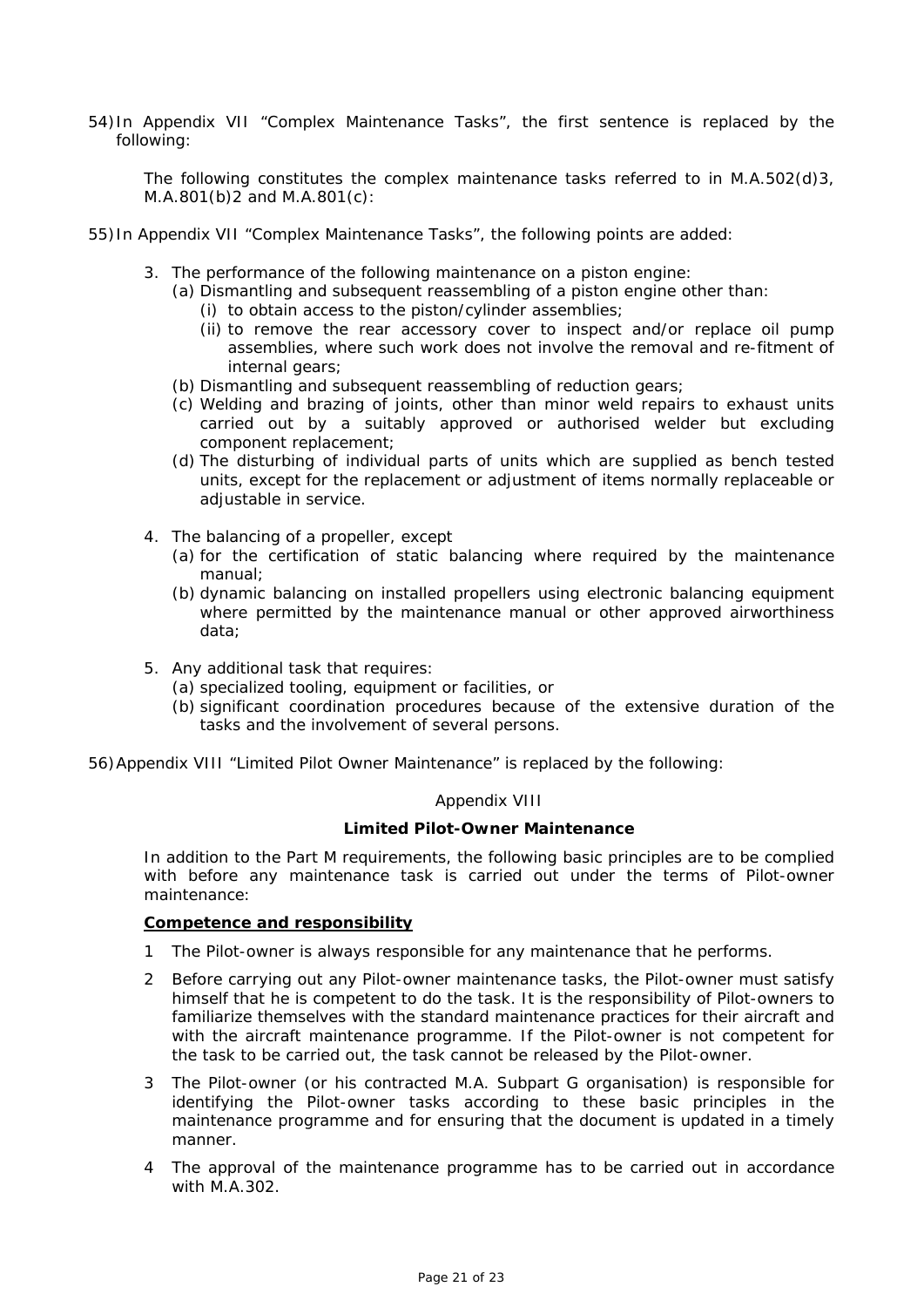## **Tasks**

The Pilot-owner may carry out simple visual inspections or operations to check for general condition and obvious damage and normal operation of the airframe, engines, systems and components.

Maintenance tasks shall not be carried out by the Pilot-owner when the task:

- 1 is critically safety related, whose incorrect performance will drastically affect the airworthiness of the aircraft or is a flight safety sensitive maintenance task as specified in M.A.402(a) and/or;
- 2 requires the removal of major components or major assembly and/or;
- 3 is carried out in compliance with an Airworthiness Directive or an Airworthiness Limitation Item, unless specifically allowed in the AD or the ALI and/or;
- 4 requires the use of special tools, calibrated tools (except torque wrench and crimping tool) and/or;
- 5 requires the use of test equipments or special testing (e.g. NDT, system tests or operational checks for avionic equipment) and/or
- 6 is composed of any unscheduled special inspections (e.g. heavy landing check) and/or;
- 7 is effecting systems essential for the IFR operations and or;
- 8 is listed in Appendix VII or is a component maintenance task in accordance with M.A.502.

The criteria listed above can not be overridden by less restrictive instructions issued in accordance with "M.A.302(d) Maintenance Programme".

Any task described in the aircraft flight manual as preparing the aircraft for flight (Example: assembling the glider wings or pre-flight), is considered to be a pilot task and is not considered a Pilot-owner maintenance task and therefore does not require a Certificate of Release to Service.

## **Performance of the maintenance Pilot-owner tasks and records**

The maintenance data as specified in M.A.401 must be always available during the conduct of Pilot-owner maintenance and must be complied with. Details of the data referred to in the conduct of Pilot-owner maintenance must be included in the Certificate of Release to Service in accordance with M.A.803(d).

The Pilot-owner must inform the M.A. Subpart G Continuing Airworthiness Management Organisation (if applicable) not later than 30 days after completion of the Pilot-owner maintenance task in accordance with M.A305(a).

## *Article 3*

Annex II (Part-145) of Commission Regulation (EC) 2042/2003 is hereby amended as follows:

- 1) In Appendix II "Organisation approval class and rating system", points 4 and 5 are replaced by the following:
	- 4. A category A class rating means that the Part-145 approved maintenance organisation may carry out maintenance on the aircraft and any component (including engines/APUs), in accordance with aircraft maintenance data or, if specifically agreed by the competent authority, in accordance with component maintenance data, only whilst such components are fitted to the aircraft. Nevertheless, such A rated Part-145 approved maintenance organisation may temporarily remove a component for maintenance, in order to improve access to that component, except when such removal generates the need for additional maintenance not eligible for the provisions of this subparagraph. This will be subject to a control procedure in the maintenance organisation exposition acceptable to the